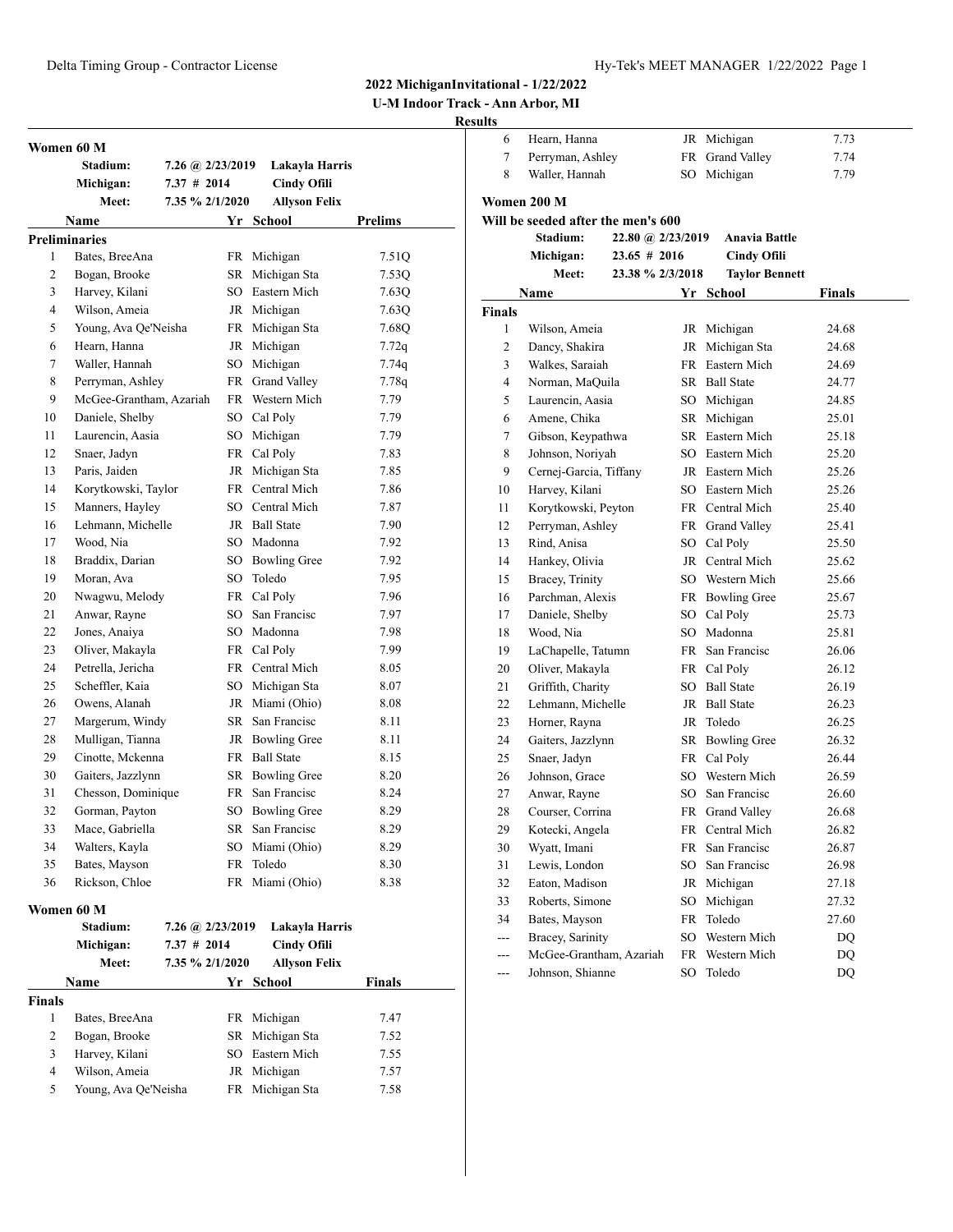**U-M Indoor Track - Ann Arbor, MI**

|                    | Women 400 M                            |                   |                   |                 |                      |               |  |
|--------------------|----------------------------------------|-------------------|-------------------|-----------------|----------------------|---------------|--|
|                    | Stadium:                               | 52.14 @ 2/23/2019 |                   |                 | <b>Alexis Holmes</b> |               |  |
|                    | Michigan:                              | 52.55 # 2/26/2021 |                   |                 | Ziyah Holman         |               |  |
|                    | Meet:                                  | 53.37 % 2/3/2018  |                   |                 | <b>Kiana Horton</b>  |               |  |
|                    | Name                                   |                   |                   | Yr School       |                      | <b>Finals</b> |  |
| <b>Finals</b><br>1 |                                        |                   |                   |                 |                      |               |  |
|                    | Amene, Chika<br>26.827 (26.827)        |                   | 57.491 (30.664)   | SR Michigan     |                      | 57.50         |  |
| 2                  | Thigpen, Alexis<br>26.192 (26.192)     |                   | 57.521 (31.329)   | FR Ball State   |                      | 57.53         |  |
| 3                  | Barlow, Payton<br>26.958 (26.958)      |                   | 57.578 (30.620)   | SR Ball State   |                      | 57.58         |  |
| 4                  | Norman, MaQuila<br>26.242 (26.242)     |                   | 57.713 (31.471)   | SR Ball State   |                      | 57.72         |  |
| 5                  | Petrella, Jericha<br>26.831 (26.831)   |                   | 57.751 (30.920)   | FR Central Mich |                      | 57.76         |  |
| 6                  | Baxter, Faith<br>26.706 (26.706)       |                   | 58.418 (31.712)   | JR Miami (Ohio) |                      | 58.42         |  |
| 7                  | Brown, Jayla<br>26.889 (26.889)        |                   | 58.896 (32.008)   | SR Madonna      |                      | 58.90         |  |
| 8                  | Braddix, Darian<br>26.403 (26.403)     |                   | 58.929 (32.527)   | SO Bowling Gree |                      | 58.93         |  |
| 9                  | Hunter, Jemeila<br>26.049 (26.049)     |                   | 59.048 (33.000)   | JR Bowling Gree |                      | 59.05         |  |
| 10                 | Aduaka, Belle<br>27.115 (27.115)       |                   | 59.303 (32.189)   | SO Cal Poly     |                      | 59.31         |  |
| 11                 | Korytkowski, Taylor<br>25.955 (25.955) |                   | 59.388 (33.433)   | FR Central Mich |                      | 59.39         |  |
| 12                 | Stersic, Delaney<br>27.145 (27.145)    |                   | 59.656 (32.511)   | SR Michigan     |                      | 59.66         |  |
| 13                 | Suszek, Abby<br>27.939 (27.939)        |                   | 59.669 (31.731)   | FR Miami (Ohio) |                      | 59.67         |  |
| 14                 | Oliver, Aspin<br>27.424 (27.424)       |                   | 59.776 (32.353)   | FR Cal Poly     |                      | 59.78         |  |
| 15                 | Francis, Emma<br>1:00.061(1:00.061)    |                   |                   | SO Central Mich |                      | 1:00.07       |  |
| 16                 | Moran, Ava<br>27.996 (27.996)          |                   | 1:00.096 (32.100) | SO Toledo       |                      | 1:00.10       |  |
| 17                 | Brown, Kamry<br>28.161 (28.161)        |                   | 1:00.539 (32.379) | SR Madonna      |                      | 1:00.54       |  |
| 18                 | Draper, Shimona<br>28.166 (28.166)     |                   | 1:00.669 (32.504) | SO Cal Poly     |                      | 1:00.67       |  |
| 19                 | Horner, Rayna<br>27.509 (27.509)       |                   | 1:00.907 (33.398) | JR Toledo       |                      | 1:00.91       |  |
| 20                 | Gilchrist, Claira<br>28.317 (28.317)   |                   | 1:02.623 (34.306) | JR Western Mich |                      | 1:02.63       |  |
| 21                 | Caddell, Sydney<br>28.837 (28.837)     |                   | 1:05.022 (36.186) | FR Toledo       |                      | 1:05.03       |  |
| $---$              | Johnson, Shianne<br>27.263 (27.263)    |                   | 1:01.485 (34.222) | SO Toledo       |                      | DQ            |  |

|              | Women 600 M                             |                                                                        |                      |                              |               |
|--------------|-----------------------------------------|------------------------------------------------------------------------|----------------------|------------------------------|---------------|
|              | Stadium:<br>Michigan:<br>Meet:          | 1:29.27 @ $1/16/2021$<br>$1:28.08$ # $1/23/2021$<br>1:29.87 % 2/2/2018 | <b>Val Larson</b>    | Ziyah Holman<br>Ziyah Holman |               |
|              | Name                                    |                                                                        | Yr School            |                              | <b>Finals</b> |
| Finals       |                                         |                                                                        |                      |                              |               |
| $\mathbf{1}$ | Holman, Ziyah                           |                                                                        | SO Michigan          |                              | 1:29.26(a)    |
|              | 27.487 (27.487)                         | 57.595 (30.109)                                                        |                      | 1:29.253 (31.658)            |               |
| 2            | Sutherland, Savannah<br>27.627 (27.627) | 58.332 (30.706)                                                        | FR Michigan          | 1:32.629 (34.297)            | 1:32.63       |
| 3            | Hubert, Cassidy                         |                                                                        | SO Cal Poly          |                              | 1:33.22       |
|              | 28.145 (28.145)                         | 59.117 (30.972)                                                        |                      | 1:33.213 (34.096)            |               |
| 4            | Cepeda Perez, Marta                     |                                                                        | FR Miami (Ohio)      |                              | 1:35.78       |
|              | 29.842 (29.842)                         | 1:02.492 (32.650)                                                      |                      | 1:35.780 (33.288)            |               |
| 5            | Morales, Julia                          |                                                                        | SO San Francisc      |                              | 1:36.49       |
|              | 30.308 (30.308)                         | 1:02.335(32.027)                                                       |                      | 1:36.483 (34.148)            |               |
| 6            | Carvey, Abbey                           |                                                                        | FR Michigan Sta      |                              | 1:38.49       |
|              | 29.377 (29.377)                         | 1:02.225 (32.848)                                                      |                      | 1:38.488 (36.263)            |               |
| 7            | Napoleon, Carina                        |                                                                        | Unattached           |                              | 1:40.68       |
|              | 30.612 (30.612)                         | 1:03.866(33.254)                                                       |                      | 1:40.677(36.812)             |               |
| 8            | Greer, Sarah                            |                                                                        | SO Ball State        |                              | 1:42.07       |
|              | 31.414 (31.414)                         | 1:05.797(34.384)                                                       |                      | 1:42.065 (36.268)            |               |
| 9            | Massmann, Megan                         |                                                                        | FR Toledo            |                              | 1:46.41       |
|              | 32.295 (32.295)                         | 1:08.041(35.746)                                                       |                      | 1:46.404(38.364)             |               |
| 10           | Odusola, Rebecca                        |                                                                        | SR Eastern Mich      |                              | 1:46.55       |
|              | 29.117 (29.117)                         | 1:03.187(34.071)                                                       |                      | 1:46.541 (43.355)            |               |
| 11           | Scott, Maleah                           |                                                                        | FR Eastern Mich      |                              | 1:48.25       |
|              | 30.948 (30.948)                         | 1:07.538 (36.590)                                                      |                      | 1:48.250(40.712)             |               |
|              | Women 800 M                             |                                                                        |                      |                              |               |
|              | <b>Francie Kraker Goodrich</b>          |                                                                        |                      |                              |               |
|              | <b>Stadium:</b>                         | $2:02.11 \quad \textcircled{a} 2/1/2020$                               |                      | <b>Shannon Osika</b>         |               |
|              | Michigan:                               | $2:03.37 \# 2007$                                                      | <b>Geena Gall</b>    |                              |               |
|              | Meet:                                   | 2:02.11 % 2/1/2020                                                     |                      | <b>Shannon Osika</b>         |               |
|              | Name                                    |                                                                        | Yr School            |                              | <b>Finals</b> |
| Finals       |                                         |                                                                        |                      |                              |               |
| 1            | McNamara, Gina                          |                                                                        | <b>GRC Pacers NB</b> |                              | 2:10.32       |
|              | 32.410 (32.410)                         | 1:04.639 (32.229)                                                      |                      | 1:37.262 (32.624)            |               |
|              | 2:10.313 (33.051)                       |                                                                        |                      |                              |               |
| 2            | Fulcher, Lauren                         |                                                                        | JR Michigan          |                              | 2:11.47       |
|              | 32.125 (32.125)                         | 1:04.986(32.862)                                                       |                      | 1:38.218 (33.232)            |               |
|              | 2:11.468 (33.251)                       |                                                                        |                      |                              |               |
| 3            | Cizmas, Natalie                         |                                                                        | Very Nice T C        |                              | 2:11.97       |
|              | 33.348 (33.348)                         | 1:05.648(32.300)                                                       |                      | 1:38.851 (33.204)            |               |
|              | 2:11.968 (33.118)                       |                                                                        |                      |                              |               |
| 4            | Gall, Amber                             |                                                                        | JR Michigan          |                              | 2:14.46       |
|              | 33.066 (33.066)                         | 1:04.111 (31.046)                                                      |                      | 1:38.718 (34.607)            |               |
|              | 2:14.457 (35.740)                       |                                                                        |                      |                              |               |
| 5            | Jones, Kayla                            |                                                                        | FR Ball State        |                              | 2:14.50       |
|              | 30.716 (30.716)                         | 1:02.570(31.854)                                                       |                      | 1:37.155 (34.586)            |               |
|              | 2:14.491 (37.336)                       |                                                                        |                      |                              |               |
| 6            | Akin, Emily                             |                                                                        | JR Miami (Ohio)      |                              | 2:15.81       |
|              | 33.719 (33.719)                         | 1:06.424(32.705)                                                       |                      | 1:40.528 (34.104)            |               |
|              | 2:15.810 (35.283)                       |                                                                        |                      |                              |               |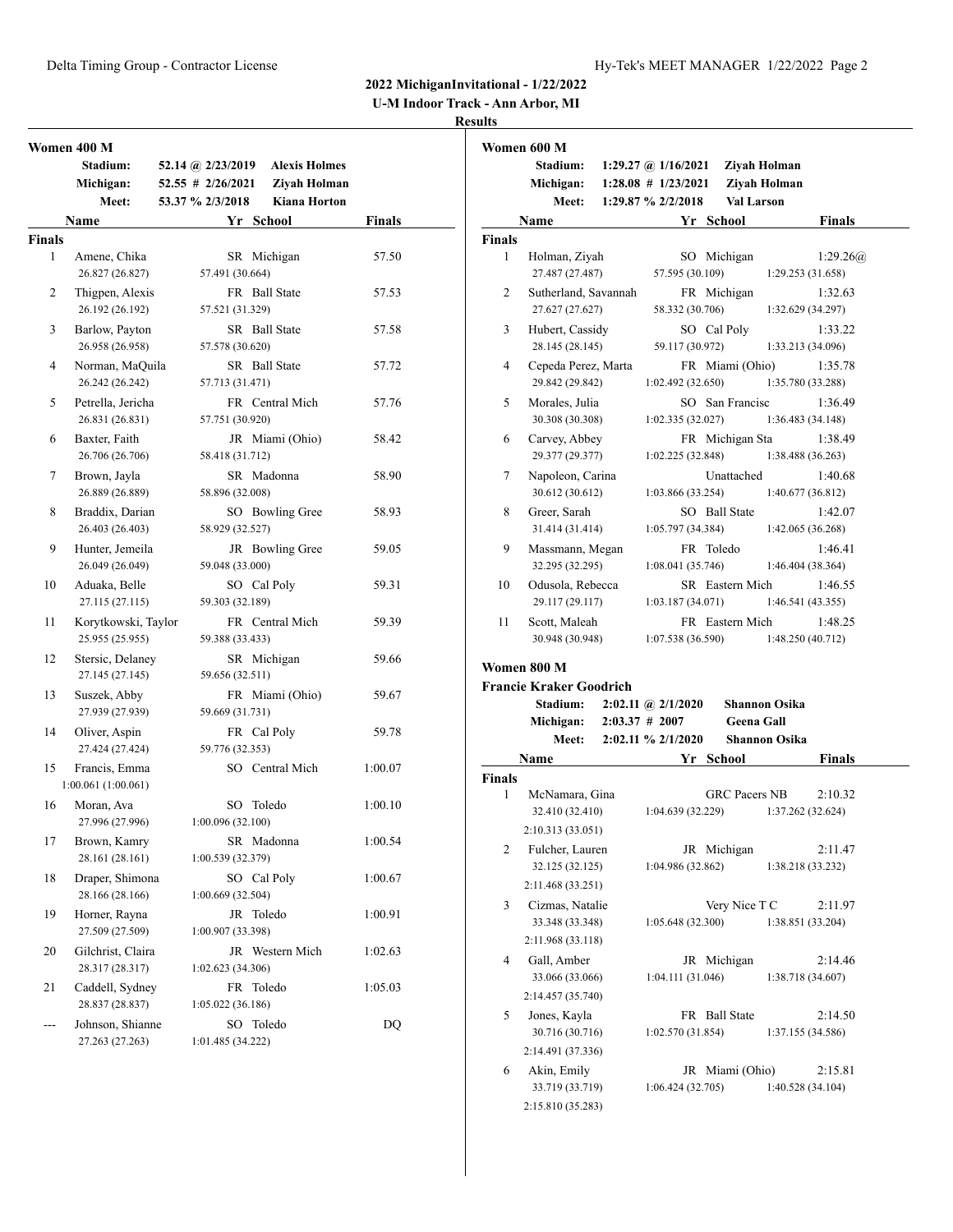| <b>U-M Indoor Track - Ann Arbor, MI</b> |  |  |
|-----------------------------------------|--|--|
|-----------------------------------------|--|--|

|    | Finals  (Women 800 M) |                   |                   |
|----|-----------------------|-------------------|-------------------|
|    | Name                  | Yr School         | <b>Finals</b>     |
| 7  | Mandelke, Madi        | JR Central Mich   | 2:16.03           |
|    | 32.287 (32.287)       | 1:05.917(33.631)  | 1:40.860(34.943)  |
|    | 2:16.023 (35.164)     |                   |                   |
| 8  | Davis, Alexa          | JR Central Mich   | 2:16.91           |
|    | 31.729 (31.729)       | 1:05.259(33.530)  | 1:39.621 (34.362) |
|    | 2:16.904 (37.283)     |                   |                   |
| 9  | Gourrier, Alexis      | JR Central Mich   | 2:17.89           |
|    | 32.540 (32.540)       | 1:05.814(33.274)  | 1:41.722 (35.908) |
|    | 2:17.887(36.165)      |                   |                   |
| 10 | Sullivan, Sarah-Rose  | FR Toledo         | 2:18.37           |
|    | 33.703 (33.703)       | 1:07.898(34.195)  | 1:43.427(35.530)  |
|    | 2:18.370 (34.944)     |                   |                   |
| 11 | Koselka, Catrin       | FR Michigan       | 2:19.16           |
|    | 32.851 (32.851)       | 1:07.215(34.365)  | 1:43.198 (35.984) |
|    | 2:19.160 (35.962)     |                   |                   |
| 12 | Conner, Karleigh      | JR Ball State     | 2:19.52           |
|    | 34.172 (34.172)       | 1:07.174(33.002)  | 1:42.590(35.417)  |
|    | 2:19.512 (36.922)     |                   |                   |
| 13 | Clark, Krystal        | FR Toledo         | 2:20.01           |
|    | 32.467 (32.467)       | 1:07.111(34.644)  | 1:44.288(37.178)  |
|    | 2:20.007 (35.719)     |                   |                   |
| 14 | Phillips, Jessica     | FR Madonna        | 2:20.40           |
|    | 31.771 (31.771)       | 1:05.768 (33.998) | 1:42.625 (36.858) |
|    | 2:20.399 (37.774)     |                   |                   |
| 15 | McLean, Avery         | Unattached        | 2:20.76           |
|    | 34.378 (34.378)       | 1:09.746(35.368)  | 1:44.668 (34.923) |
|    | 2:20.756 (36.088)     |                   |                   |
| 16 | Avellaneda, Ana       | FR Miami (Ohio)   | 2:20.82           |
|    | 33.172 (33.172)       | 1:07.934 (34.762) | 1:43.996 (36.062) |
|    | 2:20.820 (36.825)     |                   |                   |
| 17 | Burkholder, Mackenna  | FR Michigan       | 2:21.43           |
|    | 33.722 (33.722)       | 1:09.188(35.467)  | 1:44.972 (35.784) |
|    | 2:21.430 (36.458)     |                   |                   |
| 18 | Roemer, Charlotte     | FR Miami (Ohio)   | 2:21.98           |
|    | 34.136 (34.136)       | 1:08.616(34.480)  | 1:46.007 (37.392) |
|    | 2:21.978 (35.971)     |                   |                   |
| 19 | Rushing, Julia        | FR Miami (Ohio)   | 2:22.45           |
|    | 32.749 (32.749)       | 1:08.692(35.944)  | 1:46.315 (37.623) |
|    | 2:22.441 (36.127)     |                   |                   |
| 20 | Millen, Olivia        | Unattached        | 2:22.85           |
|    | 32.219 (32.219)       | 1:06.791 (34.572) | 1:44.814 (38.024) |
|    | 2:22.845 (38.032)     |                   |                   |
| 21 | Bajt, Julia           | FR Michigan Sta   | 2:23.11           |
|    | 33.460 (33.460)       | 1:08.905 (35.446) | 1:46.453 (37.548) |
|    | 2:23.106 (36.654)     |                   |                   |
| 22 | Raab, Margaret        | FR Western Mich   | 2:23.17           |
|    | 33.938 (33.938)       | 1:08.394(34.456)  | 1:44.078 (35.684) |
|    | 2:23.165 (39.087)     |                   |                   |
| 23 | Gardner, Karlie       | FR Central Mich   | 2:23.40           |
|    | 32.569 (32.569)       | 1:07.510(34.941)  | 1:44.571(37.061)  |
|    | 2:23.399 (38.829)     |                   |                   |
| 24 | Ostling, Alayna       | FR Western Mich   | 2:28.72           |
|    | 32.855 (32.855)       | 1:08.829 (35.975) | 1:50.098 (41.269) |
|    | 2:28.718 (38.620)     |                   |                   |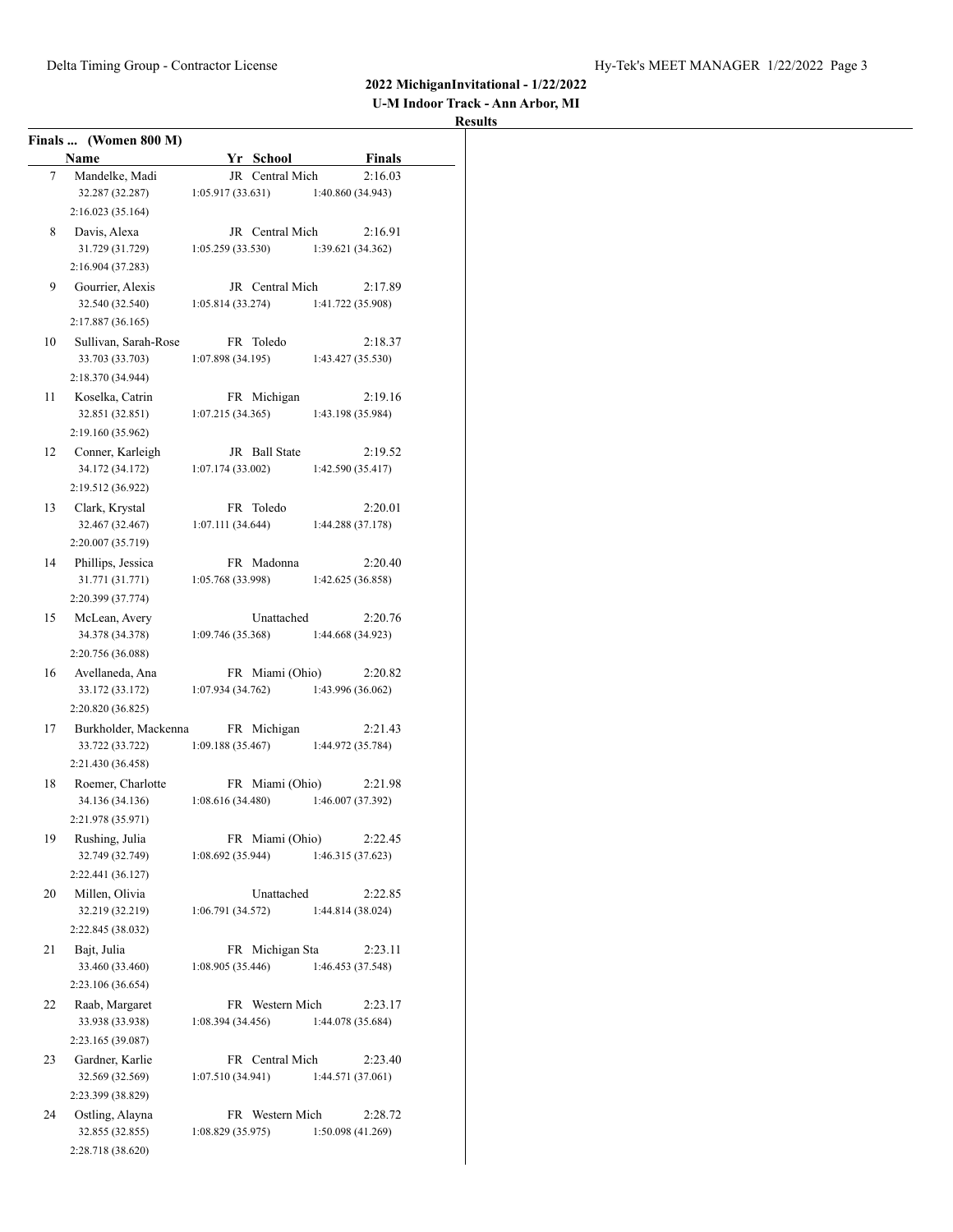**U-M Indoor Track - Ann Arbor, MI**

# **Results**

| 25 | Kuokkanen, Kaya   | FR Michigan Sta        | 2:33.42           |
|----|-------------------|------------------------|-------------------|
|    | 32.911 (32.911)   | 1:08.615(35.704)       | 1:50.791 (42.176) |
|    | 2:33.417 (42.626) |                        |                   |
| 26 | Craycraft, Ashley | <b>FR</b> Ball State   | 2:36.08           |
|    | 33.434 (33.434)   | 1:10.205(36.771)       | 1:55.382 (45.178) |
|    | 2:36.075 (40.694) |                        |                   |
| 27 | Porter, LaJeanee' | <b>FR</b> Western Mich | 2:36.19           |
|    | 34.377 (34.377)   | 1:12.771(38.394)       | 1:55.235(42.464)  |
|    | 2:36.185 (40.950) |                        |                   |

#### **Women 1 Mile**

|                | Stadium:            |                | 4:27.69 @ $1/13/2018$ |                 | <b>Nicole Sifuentes</b>  |         |
|----------------|---------------------|----------------|-----------------------|-----------------|--------------------------|---------|
|                | Michigan:           | 4:32.46 # 2019 |                       |                 | <b>Hannah Meier</b>      |         |
|                | Meet:               |                | 4:33.80 % 2/1/2020    |                 | <b>Julie-Ann Staehli</b> |         |
|                | Name                |                |                       | Yr School       |                          | Finals  |
| <b>Finals</b>  |                     |                |                       |                 |                          |         |
| $\mathbf{1}$   | Vining, Emily       |                | SO.                   | Toledo          |                          | 4:56.60 |
|                | 4:56.592 (4:56.592) |                |                       |                 |                          |         |
| $\overline{c}$ | Lenneman, Alsu      |                |                       | YRC             |                          | 4:56.69 |
|                | 38.874 (38.874)     |                | 1:18.569 (39.696)     |                 | 1:58.759 (40.190)        |         |
|                | 2:37.811 (39.052)   |                | 3:14.745 (36.935)     |                 | 3:50.129 (35.384)        |         |
|                | 4:25.181 (35.052)   |                | 4:56.683 (31.502)     |                 |                          |         |
| 3              | Vining, Madeline    |                |                       | SO Toledo       |                          | 4:58.36 |
|                | 36.335 (36.335)     |                | 1:13.353 (37.018)     |                 | 1:51.545 (38.192)        |         |
|                | 3:07.934 (1:16.390) |                | 3:45.381 (37.448)     |                 | 4:21.783 (36.402)        |         |
|                | 4:58.352 (36.569)   |                |                       |                 |                          |         |
| 4              | Cizmas, Natalie     |                |                       | Very Nice T C   |                          | 4:58.79 |
|                | 37.464 (37.464)     |                | 1:18.046(40.583)      |                 | 1:58.236 (40.190)        |         |
|                | 2:37.686 (39.450)   |                | 3:14.490 (36.805)     |                 | 3:49.874 (35.384)        |         |
|                | 4:24.985 (35.111)   |                | 4:58.789 (33.804)     |                 |                          |         |
| 5              | Windemuller, Kayla  |                |                       | SR Michigan     |                          | 4:59.17 |
|                | 38.455 (38.455)     |                | 1:18.039 (39.584)     |                 | 1:58.270(40.231)         |         |
|                | 2:37.793 (39.523)   |                | 3:14.251 (36.459)     |                 | 3:49.649 (35.398)        |         |
|                | 4:24.825 (35.177)   |                | 4:59.165 (34.340)     |                 |                          |         |
| 6              | Roemer, Charlotte   |                |                       | FR Miami (Ohio) |                          | 4:59.29 |
|                | 35.866 (35.866)     |                | 1:12.959 (37.093)     |                 | 1:51.078 (38.119)        |         |
|                | 2:30.158 (39.080)   |                | 3:08.209 (38.051)     |                 | 3:46.215 (38.007)        |         |
|                | 4:23.970 (37.755)   |                | 4:59.288 (35.319)     |                 |                          |         |
| 7              | Hessler, Whitney    |                |                       | SR San Francisc |                          | 4:59.54 |
|                | 36.025 (36.025)     |                | 1:13.222 (37.197)     |                 | 1:51.237(38.015)         |         |
|                | 2:30.405 (39.168)   |                | 3:09.438 (39.034)     |                 | 3:47.724 (38.286)        |         |
|                | 4:25.492 (37.768)   |                | 4:59.539 (34.047)     |                 |                          |         |
| 8              | Pradere, Abigail    |                |                       | SO San Francisc |                          | 5:01.48 |
|                | 38.241 (38.241)     |                | 1:17.914 (39.674)     |                 | 1:57.870 (39.957)        |         |
|                | 2:37.703 (39.833)   |                | 3:14.928 (37.226)     |                 | 3:51.566 (36.638)        |         |
|                | 4:28.385 (36.819)   |                | 5:01.479 (33.095)     |                 |                          |         |
| 9              | Earl, Ava           |                |                       | FR Northwestern |                          | 5:02.21 |
|                | 38.158 (38.158)     |                | 1:17.680 (39.522)     |                 | 1:57.679 (39.999)        |         |
|                | 2:37.442 (39.763)   |                | 3:14.373 (36.931)     |                 | 3:50.143 (35.770)        |         |
|                | 4:25.891 (35.749)   |                | 5:02.205 (36.315)     |                 |                          |         |
| 10             | Hicks, Morgan       |                |                       | FR Toledo       |                          | 5:02.37 |
|                | 36.772 (36.772)     |                | 1:13.818 (37.046)     |                 | 1:52.183 (38.365)        |         |
|                | 2:30.583 (38.400)   |                | 3:08.717 (38.135)     |                 | 3:47.396 (38.679)        |         |
|                | 4:25.494 (38.098)   |                | 5:02.363 (36.869)     |                 |                          |         |

|    | Finals  (Women 1 Mile)               |                                       |                 |                                        |  |
|----|--------------------------------------|---------------------------------------|-----------------|----------------------------------------|--|
|    | Name                                 |                                       | Yr School       | <b>Finals</b>                          |  |
| 11 | Helder, Melanie                      |                                       | SO Michigan Sta | 5:02.86                                |  |
|    | 38.392 (38.392)                      | 1:18.156 (39.764)                     |                 | 1:57.920 (39.764)                      |  |
|    | 2:39.938 (42.018)                    | 3:16.002(36.065)                      |                 | 3:52.462 (36.460)                      |  |
|    | 4:28.319 (35.857)                    | 5:02.859 (34.540)                     |                 |                                        |  |
| 12 | Veen, Makenna                        |                                       | FR Michigan Sta | 5:02.91                                |  |
|    | 38.706 (38.706)                      | 1:18.575 (39.869)                     |                 | 1:58.550(39.975)                       |  |
|    | 2:38.586 (40.037)                    | 3:15.802(37.216)                      |                 | 3:52.237 (36.436)                      |  |
|    | 4:28.879 (36.642)                    | 5:02.907 (34.029)                     |                 |                                        |  |
| 13 | Perez, Makayla                       |                                       | SO Michigan Sta | 5:03.37                                |  |
|    | 38.826 (38.826)                      | 1:18.581(39.755)                      |                 | 1:58.354(39.773)                       |  |
|    | 2:38.022 (39.669)                    | 3:15.259 (37.238)                     |                 | 3:51.450 (36.191)                      |  |
|    | 4:28.144 (36.694)                    | 5:03.369 (35.225)                     |                 |                                        |  |
| 14 | Akin, Emily                          |                                       | JR Miami (Ohio) | 5:03.50                                |  |
|    | 38.823 (38.823)                      | 1:18.397 (39.574)                     |                 | 1:58.892 (40.495)                      |  |
|    | 2:38.431 (39.540)                    | 3:15.534(37.103)                      |                 | 3:52.186 (36.652)                      |  |
|    | 4:28.621 (36.435)                    | 5:03.493 (34.873)                     |                 |                                        |  |
| 15 | Visscher, Taylor                     |                                       | FR Michigan Sta | 5:03.50                                |  |
|    | 36.370 (36.370)                      | 1:13.699 (37.329)                     |                 | 1:51.739 (38.040)                      |  |
|    | 2:30.681 (38.943)                    | 3:09.037 (38.356)                     |                 | 3:47.825 (38.789)                      |  |
|    | 4:26.244 (38.419)                    | 5:03.498 (37.255)                     |                 |                                        |  |
| 16 | Rector, Judith                       |                                       | FR Michigan Sta | 5:03.61                                |  |
|    | 36.843 (36.843)                      | 1:14.721(37.878)                      |                 | 1:53.328 (38.607)                      |  |
|    | 2:32.199 (38.872)                    | 3:10.466 (38.267)                     |                 | 3:48.787 (38.321)                      |  |
|    | 4:26.151 (37.364)                    | 5:03.601 (37.450)                     |                 |                                        |  |
| 17 | Rushing, Julia                       |                                       | FR Miami (Ohio) | 5:03.96                                |  |
|    | 40.042 (40.042)                      | 1:17.388(37.346)                      |                 | 1:56.273(38.885)                       |  |
|    | 2:36.827 (40.555)                    | 3:15.681 (38.854)                     |                 | 3:53.696 (38.015)                      |  |
|    | 4:29.308 (35.612)                    | 5:03.958 (34.650)                     |                 |                                        |  |
| 18 | Hynes, Kaitlyn                       |                                       | FR Michigan Sta | 5:06.28                                |  |
|    | 39.184 (39.184)                      | 1:19.083 (39.899)                     |                 | 1:58.733(39.650)                       |  |
|    | 2:39.074 (40.342)                    | 3:15.845 (36.772)                     |                 | 3:52.234 (36.389)                      |  |
|    | 4:29.417 (37.184)                    | 5:06.279 (36.862)                     |                 |                                        |  |
| 19 | Tait, Anna                           |                                       | SR San Francisc | 5:06.40                                |  |
|    | 38.944 (38.944)                      | 1:18.579(39.635)                      |                 | 1:58.630(40.051)                       |  |
|    | 2:41.410 (42.780)                    | 3:16.166 (34.757)                     |                 | 3:52.655 (36.490)                      |  |
|    | 4:29.137 (36.482)                    | 5:06.391 (37.255)                     |                 |                                        |  |
| 20 | Davies, Esme                         |                                       | SO Eastern Mich | 5:06.73                                |  |
|    | 38.477 (38.477)                      | 1:16.947(38.470)                      |                 | 1:56.129(39.182)                       |  |
|    | 3:15.525 (1:19.397)                  | 3:54.255 (38.730)                     |                 | 4:31.355 (37.101)                      |  |
|    | 5:06.727 (35.372)                    |                                       |                 |                                        |  |
| 21 | Choudhury, Deepti<br>39.063 (39.063) |                                       | FR Northwestern | 5:06.79                                |  |
|    | 2:38.255 (39.644)                    | 1:18.743 (39.680)                     |                 | 1:58.611 (39.868)<br>3:53.445 (37.179) |  |
|    |                                      | 3:16.267(38.012)<br>5:06.781 (36.055) |                 |                                        |  |
|    | 4:30.727 (37.282)                    |                                       |                 |                                        |  |
| 22 | DeSarbo, Natalie                     |                                       | FR Michigan     | 5:08.05                                |  |
|    | 36.691 (36.691)                      | 1:14.241(37.550)                      |                 | 1:52.405 (38.164)                      |  |
|    | 2:30.898 (38.494)                    | 3:09.718 (38.820)                     |                 | 3:48.431 (38.713)                      |  |
|    | 4:27.339 (38.908)                    | 5:08.045 (40.707)                     |                 |                                        |  |
| 23 | Moreno, Marta<br>39.148 (39.148)     | 1:56.107(1:16.960)                    | FR Eastern Mich | 5:09.76<br>2:36.667 (40.560)           |  |
|    | 3:15.424 (38.757)                    | 3:54.025 (38.601)                     |                 | 4:31.487 (37.463)                      |  |
|    | 5:09.752 (38.265)                    |                                       |                 |                                        |  |
|    |                                      |                                       |                 |                                        |  |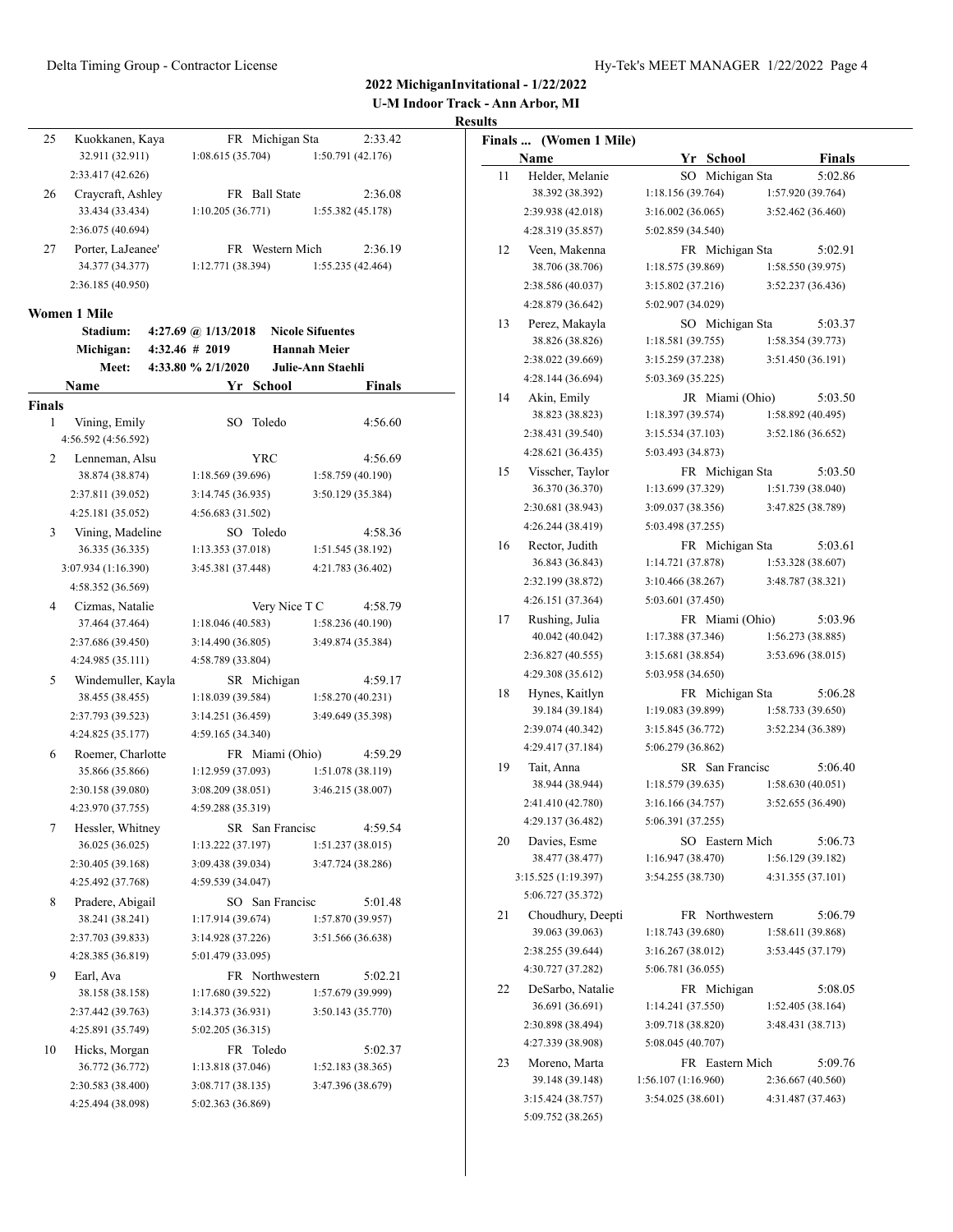| <b>U-M Indoor Track - Ann Arbor, MI</b> |  |  |  |
|-----------------------------------------|--|--|--|
|-----------------------------------------|--|--|--|

| 24 | Bains, Baneet        | SO San Francisc     | 5:10.62             |
|----|----------------------|---------------------|---------------------|
|    | 36.118 (36.118)      | 1:13.451 (37.333)   | 1:51.837 (38.386)   |
|    | 2:31.861 (40.025)    | 3:12.285(40.424)    | 3:52.784 (40.499)   |
|    | 4:33.812 (41.028)    | 5:10.614 (36.803)   |                     |
| 25 | James, Annalise      | JR Western Mich     | 5:11.01             |
|    | 37.411 (37.411)      | 1:15.283 (37.872)   | 1:54.678 (39.395)   |
|    | 2:35.393 (40.715)    | 3:16.200(40.808)    | 3:57.316(41.116)    |
|    | 4:35.962 (38.646)    | 5:11.003 (35.041)   |                     |
| 26 | Dalrymple, Elizabeth | FR Michigan Sta     | 5:13.29             |
|    | 38.095 (38.095)      | 1:55.800 (1:17.706) | 2:35.930 (40.130)   |
|    | 3:15.255 (39.325)    | 3:54.779 (39.525)   | 4:34.105 (39.326)   |
|    | 5:13.285 (39.180)    |                     |                     |
| 27 | van der Pol, Lotte   | SR Northwestern     | 5:13.33             |
|    | 38.890 (38.890)      | 1:18.378 (39.488)   | 1:58.111 (39.733)   |
|    | 2:37.944 (39.834)    | 3:15.610 (37.666)   | 3:53.643 (38.034)   |
|    | 4:33.006 (39.363)    | 5:13.326 (40.320)   |                     |
| 28 | Avellaneda, Ana      | FR Miami (Ohio)     | 5:13.47             |
|    | 40.449 (40.449)      | 1:18.105(37.656)    | 1:56.593 (38.488)   |
|    | 2:37.079 (40.486)    | 3:56.711(1:19.633)  | 4:36.599 (39.888)   |
|    | 5:13.465 (36.866)    |                     |                     |
| 29 | Babcock, Elizabeth   | Unattached          | 5:16.07             |
|    | 38.257 (38.257)      | 1:16.739(38.483)    | 1:55.942 (39.203)   |
|    | 2:36.477 (40.536)    | 3:16.765 (40.288)   | 3:57.081 (40.316)   |
|    | 4:38.288 (41.207)    | 5:16.067 (37.779)   |                     |
| 30 | Embaugh, Paige       | SO Toledo           | 5:16.90             |
|    | 38.704 (38.704)      | 1:16.461 (37.757)   | 1:56.344(39.883)    |
|    | 2:36.581 (40.237)    | 3:16.631(40.050)    | 3:56.796 (40.166)   |
|    | 4:37.430 (40.634)    | 5:16.896 (39.467)   |                     |
| 31 | Lasceski, Lauren     | SO Central Mich     | 5:18.14             |
|    | 40.343 (40.343)      | 1:18.817 (38.474)   | 1:57.616 (38.800)   |
|    | 2:38.053 (40.437)    | 3:18.053(40.001)    | 3:58.816(40.763)    |
|    | 4:39.147 (40.331)    | 5:18.131 (38.984)   |                     |
| 32 | Beckmann, Lauren     | JR Central Mich     | 5:19.45             |
|    | 37.298 (37.298)      | 1:14.354(37.056)    | 1:53.349 (38.995)   |
|    | 2:32.511 (39.162)    | 3:12.990(40.480)    | 3:54.684 (41.694)   |
|    | 4:36.724 (42.040)    | 5:19.446 (42.723)   |                     |
| 33 | Price, Madison       | Unattached          | 5:22.45             |
|    | 38.113 (38.113)      | 1:16.569(38.456)    | 1:55.835 (39.266)   |
|    | 2:36.443 (40.608)    | 3:16.939 (40.497)   | 3:59.220 (42.281)   |
|    | 4:42.085 (42.865)    | 5:22.441 (40.356)   |                     |
| 34 | Inch, Abigail        | SO Michigan Sta     | 5:24.06             |
|    | 38.511 (38.511)      | 1:17.104 (38.594)   | 1:17.217(0.114)     |
|    | 1:56.737 (39.520)    | 2:37.403 (40.666)   | 4:00.026 (1:22.623) |
|    | 4:42.661 (42.635)    | 5:24.055 (41.394)   |                     |
| 35 | Napoleon, Carina     | Unattached          | 5:24.17             |
|    | 36.349 (36.349)      | 1:13.947 (37.598)   | 1:53.854 (39.907)   |
|    | 2:34.711 (40.857)    | 3:16.824(42.114)    | 3:59.481 (42.657)   |
|    | 4:41.836 (42.355)    | 5:24.170 (42.335)   |                     |
| 36 | Witham, Audrey       | FR Toledo           | 5:27.78             |
|    | 40.647 (40.647)      | 1:18.395 (37.749)   | 1:57.188 (38.793)   |
|    | 2:37.791 (40.604)    | 3:18.813(41.022)    | 4:01.353 (42.540)   |
|    | 4:44.919 (43.566)    | 5:27.780 (42.862)   |                     |
| 37 | Dean, Grace          | SO Ball State       | 5:28.64             |
|    | 36.418 (36.418)      | 1:14.244 (37.826)   | 1:53.762 (39.518)   |
|    |                      |                     |                     |
|    | 2:34.221 (40.460)    | 3:18.313 (44.092)   | 4:04.003 (45.690)   |
|    | 4:48.344 (44.341)    | 5:28.634(40.291)    |                     |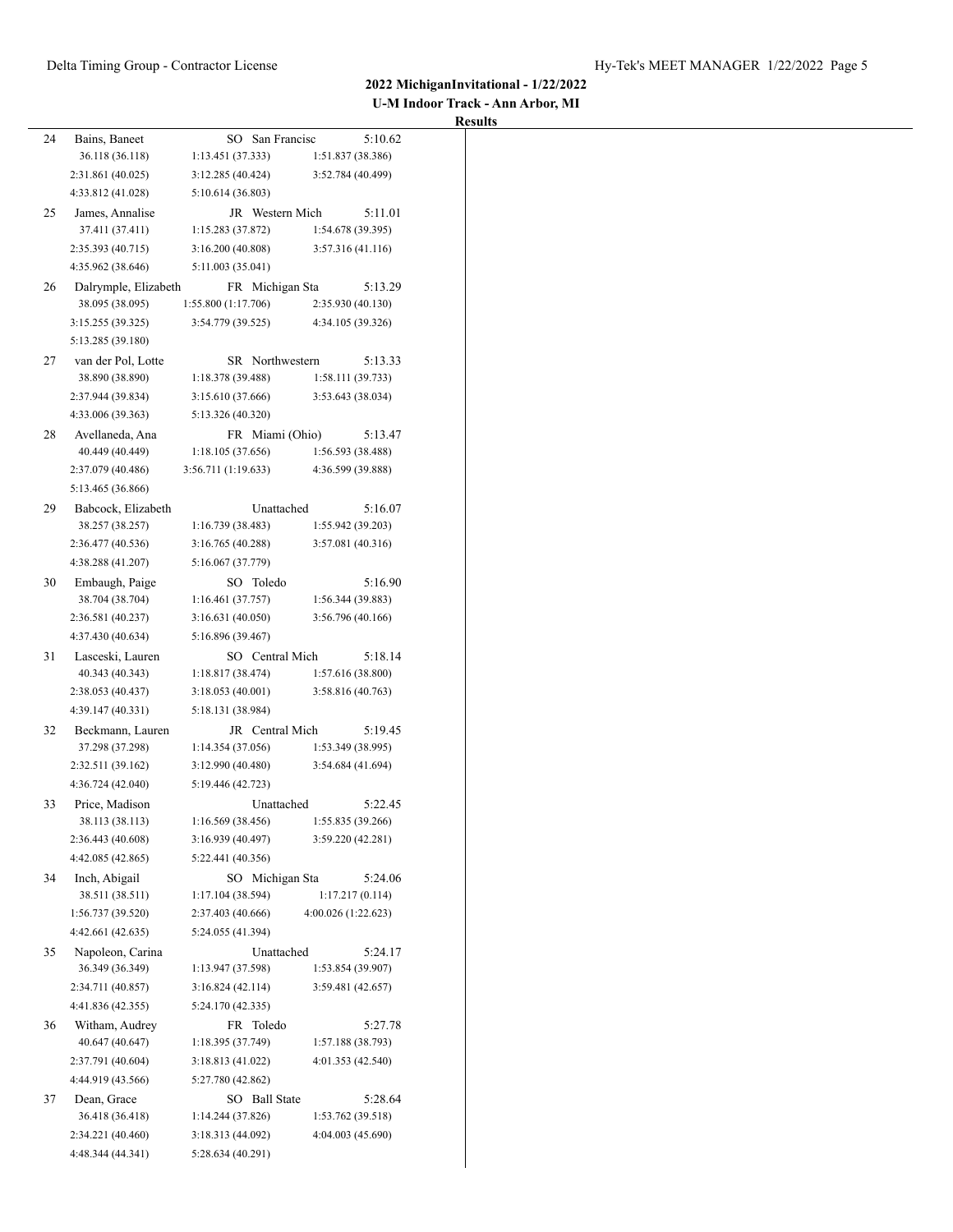**U-M Indoor Track - Ann Arbor, MI**

|        | Finals  (Women 1 Mile) |                     |                       |                   |               |
|--------|------------------------|---------------------|-----------------------|-------------------|---------------|
|        | Name                   | Yr School           |                       |                   | <b>Finals</b> |
| 38     | Macdonald, Lauren      | FR                  | Central Mich          |                   | 5:30.07       |
|        | 40.836 (40.836)        | 1:19.302 (38.466)   |                       | 1:58.303 (39.001) |               |
|        | 2:39.650 (41.348)      | 3:22.047 (42.398)   |                       | 4:04.993 (42.946) |               |
|        | 4:49.051 (44.058)      | 5:30.067 (41.016)   |                       |                   |               |
| 39     | Aul, Maddie            |                     | JR Ball State         |                   | 5:33.86       |
|        | 41.785 (41.785)        | 1:21.101 (39.316)   |                       | 2:03.446 (42.345) |               |
|        | 2:45.403 (41.957)      | 3:27.534 (42.132)   |                       | 4:09.970 (42.436) |               |
|        | 4:52.933 (42.963)      | 5:33.851 (40.918)   |                       |                   |               |
| 40     | Craycraft, Ashley      |                     | FR Ball State         |                   | 5:52.12       |
|        | 41.353 (41.353)        | 1:20.769 (39.416)   |                       | 2:03.168 (42.399) |               |
|        | 2:47.479 (44.311)      | 3:34.071 (46.593)   |                       | 4:21.597 (47.526) |               |
|        | 5:08.360 (46.764)      | 5:52.115 (43.756)   |                       |                   |               |
|        | Women 3000 M           |                     |                       |                   |               |
|        | Stadium:               | 8:58.69 @ 1/20/2018 | <b>Erin Finn</b>      |                   |               |
|        | Michigan:              | $8:58.69$ # 2018    | <b>Erin Finn</b>      |                   |               |
|        | Meet:                  | 9:05.38 % 2/1/2020  | <b>Jessica Harris</b> |                   |               |
|        | Name                   | Yr                  | School                |                   | Finals        |
| Finals |                        |                     |                       |                   |               |
| 1      | Sullivan-Sweeney, Fian |                     | SR San Francisc       |                   | 9:51.65       |
|        | 38.803 (38.803)        | 1:20.338 (41.535)   |                       | 2:01.477 (41.139) |               |
|        | 2:41.770 (40.293)      | 3:21.695 (39.925)   |                       | 4:01.528 (39.833) |               |
|        | 4:42.040 (40.513)      | 5:21.950 (39.910)   |                       | 6:02.158(40.208)  |               |
|        | 6:41.805 (39.648)      | 7:21.543 (39.739)   |                       | 8:01.876 (40.333) |               |
|        | 9:17.726 (1:15.850)    | 9:51.325 (33.600)   |                       | 9:51.647 (0.323)  |               |
| 2      | Gooley, Schuyler       |                     | SO Cal Poly           | 9:51.69           |               |
|        | 38.343 (38.343)        | 1:18.458 (40.116)   |                       | 1:58.632 (40.174) |               |
|        | 2:39.300 (40.668)      | 3:19.262 (39.962)   |                       | 3:59.012 (39.750) |               |
|        | 4:39.424 (40.412)      | 5:20.232 (40.809)   |                       | 6:00.296(40.064)  |               |
|        | 6:40.956 (40.660)      | 7:21.178 (40.223)   |                       | 8:01.094 (39.916) |               |
|        | 8:38.864 (37.770)      | 9:15.908 (37.044)   |                       | 9:51.683 (35.776) |               |
| 3      | Vitou, Katie           |                     | JR Miami (Ohio)       |                   | 9:53.47       |
|        | 38.218 (38.218)        | 1:18.117 (39.900)   |                       | 1:58.374 (40.257) |               |
|        | 2:38.830 (40.457)      | 3:18.704 (39.875)   |                       | 3:58.794 (40.090) |               |
|        | 4:39.169 (40.375)      | 5:19.944 (40.776)   |                       | 6:00.048(40.104)  |               |
|        | 6:40.709(40.661)       | 7:20.957 (40.248)   |                       | 8:01.346 (40.389) |               |
|        | 8:39.858 (38.512)      | 9:17.250 (37.392)   |                       | 9:53.464 (36.215) |               |
| 4      | Jenkins, Lauren        |                     | Very Nice T C         | 9:55.63           |               |
|        | 38.338 (38.338)        | 1:18.270 (39.933)   |                       | 1:58.463 (40.193) |               |
|        | 2:39.073 (40.610)      | 3:18.798 (39.725)   |                       | 3:58.882 (40.085) |               |
|        | 4:39.276 (40.394)      | 5:20.099 (40.824)   |                       | 6:00.151(40.052)  |               |
|        | 6:40.820(40.669)       | 7:21.298 (40.479)   |                       | 8:01.583 (40.285) |               |
|        | 8:40.344 (38.761)      | 9:19.032 (38.689)   |                       | 9:55.622 (36.590) |               |
| 5      | Pleskaczynska, Julia   |                     | JR Eastern Mich       | 9:57.92           |               |
|        | 39.266 (39.266)        | 1:20.729 (41.463)   |                       | 2:00.906 (40.178) |               |
|        | 2:40.530 (39.624)      | 3:19.685 (39.155)   |                       | 3:59.571 (39.887) |               |
|        | 4:40.030 (40.460)      | 5:20.972 (40.942)   |                       | 6:00.660 (39.688) |               |
|        | 6:41.076(40.416)       | 7:21.604 (40.529)   |                       | 8:02.040 (40.436) |               |
|        | 8:41.058 (39.019)      | 9:20.490 (39.432)   |                       | 9:57.920 (37.431) |               |
|        |                        |                     |                       |                   |               |

| 6  | Lunau, Allison    | Very Nice T C     | 9:58.39            |
|----|-------------------|-------------------|--------------------|
|    | 39.439 (39.439)   | 1:18.621(39.183)  | 1:58.846 (40.225)  |
|    | 2:39.464 (40.619) | 3:19.530 (40.066) | 3:59.316 (39.786)  |
|    | 4:39.586 (40.271) | 5:20.490 (40.904) | 6:00.439(39.950)   |
|    | 6:41.714 (41.275) | 7:21.642 (39.928) | 8:01.881 (40.240)  |
|    | 8:41.196 (39.315) | 9:20.793 (39.597) | 9:58.384 (37.591)  |
| 7  | Mosborg, Amanda   | SR Northwestern   | 9:58.49            |
|    | 39.047 (39.047)   | 1:19.880 (40.833) | 2:00.245 (40.366)  |
|    | 2:40.126 (39.881) | 3:19.986 (39.860) | 3:59.768 (39.783)  |
|    | 4:40.169 (40.401) | 5:20.898 (40.729) | 6:01.255(40.358)   |
|    | 6:41.925 (40.670) | 7:22.547 (40.623) | 8:02.898 (40.352)  |
|    | 8:43.385 (40.487) | 9:22.056 (38.671) | 9:58.484 (36.428)  |
| 8  | Casaclang, Emily  | FR Northwestern   | 10:01.66           |
|    | 39.698 (39.698)   | 1:20.727 (41.029) | 2:01.492 (40.765)  |
|    | 2:41.634 (40.142) | 3:20.999 (39.365) | 4:01.048 (40.049)  |
|    | 4:41.768 (40.720) | 5:21.709 (39.942) | 6:01.865(40.157)   |
|    | 6:42.347 (40.482) | 7:23.038 (40.691) | 8:03.573 (40.535)  |
|    | 8:43.985 (40.412) | 9:23.520 (39.535) | 10:01.653 (38.134) |
| 9  | Ivanko, Sofia     | JR Eastern Mich   | 10:04.83           |
|    | 39.263 (39.263)   | 1:20.916 (41.653) | 2:00.424 (39.508)  |
|    | 2:39.617 (39.193) | 3:19.259 (39.642) | 3:59.126 (39.868)  |
|    | 4:39.785 (40.659) | 5:20.695 (40.910) | 6:00.718(40.023)   |
|    | 6:41.304 (40.586) | 7:22.084 (40.780) | 8:02.587 (40.504)  |
|    | 8:43.591 (41.004) | 9:24.990 (41.399) | 10:04.826 (39.836) |
| 10 | Sayle, Jenna      | SO Miami (Ohio)   | 10:12.29           |
|    | 38.636 (38.636)   | 1:19.665(41.030)  | 2:00.546 (40.882)  |
|    | 2:40.813 (40.267) | 3:20.645 (39.832) | 4:01.117 (40.473)  |
|    | 4:42.356 (41.239) | 5:23.315 (40.960) | 6:04.554(41.240)   |
|    | 6:46.721 (42.167) | 7:29.204 (42.483) | 8:11.753 (42.550)  |
|    | 8:54.434 (42.681) | 9:36.109 (41.675) | 10:12.287 (36.179) |
| 11 | Labbiento, Gianna | FR Miami (Ohio)   | 10:12.69           |
|    | 39.625 (39.625)   | 1:20.942 (41.317) | 2:01.718 (40.776)  |
|    | 2:41.984 (40.266) | 3:21.693 (39.709) | 4:01.960 (40.267)  |
|    | 4:42.930 (40.970) | 5:23.807 (40.877) | 6:05.050(41.243)   |
|    | 6:47.019 (41.970) | 7:29.545 (42.526) | 8:12.202 (42.658)  |
|    | 8:54.787 (42.585) | 9:35.803 (41.016) | 10:12.681 (36.879) |
| 12 | Johnson, Thea     | Unattached        | 10:14.32           |
|    | 40.231 (40.231)   | 1:21.121 (40.890) | 2:02.357 (41.237)  |
|    | 2:44.015 (41.658) | 3:25.135 (41.120) | 4:06.969 (41.835)  |
|    | 4:48.106 (41.137) | 5:29.398 (41.292) | 6:10.345 (40.947)  |
|    | 6:52.589(42.245)  | 7:34.852 (42.263) | 8:16.990 (42.138)  |
|    | 8:57.245 (40.256) | 9:36.246 (39.001) | 10:14.316 (38.071) |
| 13 | Nagelhout, Anna   | Unattached        | 10:16.52           |
|    | 39.185 (39.185)   | 1:20.583 (41.398) | 2:01.264 (40.681)  |
|    | 2:41.166 (39.902) | 3:21.468 (40.302) | 4:01.847 (40.379)  |
|    | 4:42.820 (40.973) | 5:24.220 (41.400) | 6:05.270 (41.050)  |
|    | 6:47.355 (42.086) | 7:29.517 (42.162) | 8:12.004 (42.487)  |
|    | 8:54.573 (42.570) | 9:36.714 (42.141) | 10:16.513 (39.800) |
| 14 | Spletzer, Carly   | FR Ball State     | 10:20.08           |
|    | 40.693 (40.693)   | 1:21.124 (40.431) | 2:01.955 (40.832)  |
|    | 2:43.665 (41.710) | 3:24.713 (41.048) | 4:06.849 (42.136)  |
|    | 4:47.865 (41.016) | 5:29.945 (42.080) | 6:11.007(41.063)   |
|    | 6:53.225(42.218)  | 7:35.028 (41.804) | 8:17.141 (42.114)  |
|    | 8:58.469 (41.328) | 9:40.186 (41.717) | 10:20.073 (39.888) |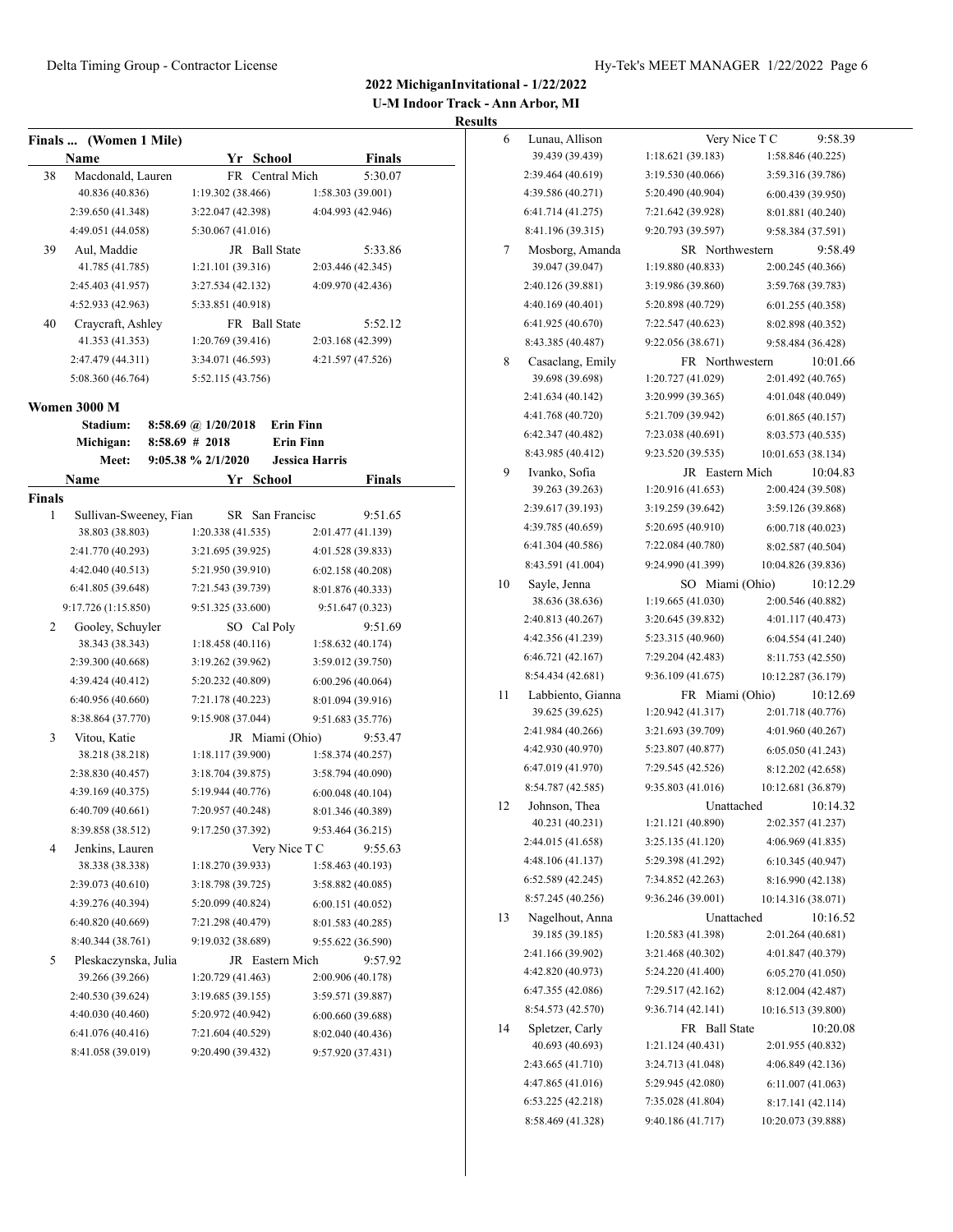**U-M Indoor Track - Ann Arbor, MI**

|    | Finals  (Women 3000 M)<br>Name | Yr School          | <b>Finals</b>       |
|----|--------------------------------|--------------------|---------------------|
| 15 | Newcombe, Natalie              | FR Central Mich    | 10:20.67            |
|    | 38.619 (38.619)                | 1:19.267 (40.649)  | 2:00.775 (41.508)   |
|    | 2:42.043 (41.268)              | 3:23.544 (41.502)  | 4:05.352 (41.808)   |
|    | 4:46.819 (41.468)              | 5:28.537 (41.718)  | 6:10.076 (41.540)   |
|    | 6:52.376(42.300)               | 7:34.661 (42.286)  | 8:16.907 (42.246)   |
|    | 8:58.653 (41.746)              | 9:40.399 (41.746)  | 10:20.661 (40.263)  |
| 16 | Tremains, Amanda               | FR Toledo          | 10:23.21            |
|    | 40.733 (40.733)                | 1:21.118 (40.385)  | 2:02.535 (41.418)   |
|    | 2:44.199 (41.664)              | 3:25.351(41.153)   | 4:07.221 (41.870)   |
|    | 4:48.735 (41.514)              | 5:30.443 (41.708)  | 6:13.065(42.622)    |
|    | 6:55.036 (41.971)              | 7:37.041 (42.006)  | 8:18.818 (41.777)   |
|    | 9:01.123 (42.306)              | 9:43.233 (42.110)  | 10:23.204 (39.972)  |
| 17 | Sponaugle, Hannah              | SR Toledo          | 10:23.97            |
|    | 40.161 (40.161)                | 1:21.587 (41.426)  | 2:02.392 (40.805)   |
|    | 2:42.803 (40.411)              | 3:23.088 (40.285)  | 4:03.526 (40.438)   |
|    | 4:45.308 (41.783)              | 5:26.114 (40.807)  | 6:07.407 (41.293)   |
|    | 6:49.648 (42.241)              | 7:31.538 (41.890)  | 8:13.504 (41.967)   |
|    | 8:56.588 (43.084)              | 9:40.836 (44.248)  | 10:23.968 (43.132)  |
| 18 | Hannagan, Maya                 | JR Toledo          | 10:25.70            |
|    | 38.879 (38.879)                | 1:19.765 (40.887)  | 2:00.967 (41.203)   |
|    | 2:42.453 (41.486)              | 3:23.829 (41.376)  | 4:05.665 (41.836)   |
|    | 4:47.104 (41.440)              | 5:28.963 (41.859)  | 6:10.797(41.835)    |
|    | 6:52.949(42.152)               | 7:35.547 (42.599)  | 8:18.569 (43.022)   |
|    | 9:02.232 (43.663)              | 9:45.395 (43.164)  | 10:25.696 (40.301)  |
| 19 | Krupp, Courtney                | SO Michigan Sta    | 10:26.64            |
|    | 39.000 (39.000)                | 1:20.029 (41.029)  | 2:00.782 (40.754)   |
|    | 2:41.058 (40.276)              | 3:20.642 (39.584)  | 4:00.930 (40.289)   |
|    | 4:42.540 (41.610)              | 5:24.116 (41.577)  | 6:05.882(41.766)    |
|    | 6:50.194 (44.313)              | 7:34.700 (44.506)  | 8:19.549 (44.849)   |
|    | 9:05.119 (45.570)              | 9:48.057 (42.938)  | 10:26.638 (38.581)  |
| 20 | Russeau, Kaylin                | Very Nice T C      | 10:26.83            |
|    | 39.748 (39.748)                | 1:20.212 (40.464)  | 2:00.585 (40.374)   |
|    | 2:41.407 (40.822)              | 3:22.225 (40.818)  | 4:03.340 (41.116)   |
|    | 4:45.005 (41.665)              | 5:26.876 (41.871)  | 6:09.443 (42.567)   |
|    | 6:52.917 (43.474)              | 7:35.858 (42.941)  | 9:03.564 (1:27.706) |
|    | 9:47.389 (43.825)              | 10:26.824 (39.436) | 10:27.020 (0.196)   |
| 21 | Prescott, Jelena               | FR Central Mich    | 10:29.05            |
|    | 39.354 (39.354)                | 1:21.121 (41.767)  | 2:01.838 (40.717)   |
|    | 2:42.490 (40.652)              | 3:22.618(40.128)   | 4:02.660 (40.042)   |
|    | 4:43.300 (40.640)              | 5:24.428 (41.128)  | 6:06.031(41.604)    |
|    | 6:48.704(42.673)               | 7:30.863 (42.159)  | 8:14.002 (43.140)   |
|    | 8:59.122 (45.120)              | 9:44.582 (45.460)  | 10:29.048 (44.466)  |
| 22 | Hanft, Emily                   | FR Miami (Ohio)    | 10:34.67            |
|    | 40.079 (40.079)                | 1:20.229(40.151)   | 2:01.649 (41.420)   |
|    | 2:43.382 (41.734)              | 3:24.181 (40.800)  | 4:06.118 (41.937)   |
|    | 4:47.636 (41.518)              | 5:29.721 (42.086)  | 6:12.445 (42.724)   |
|    | 6:55.835(43.390)               | 7:40.381 (44.546)  | 8:25.285 (44.904)   |
|    | 9:10.588 (45.303)              | 9:54.898 (44.310)  | 10:34.663 (39.766)  |
| 23 | Mince, Kailyn                  | SR Western Mich    | 10:34.70            |
|    | 40.297 (40.297)                | 1:19.995 (39.698)  | 2:01.370 (41.375)   |
|    | 2:43.035 (41.665)              | 3:24.585 (41.551)  | 4:06.647 (42.062)   |
|    | 4:49.300 (42.654)              | 5:32.808 (43.508)  | 6:16.797 (43.989)   |
|    | 7:00.885 (44.089)              | 7:44.475 (43.591)  | 8:28.343 (43.868)   |
|    | 9:11.753 (43.410)              | 9:53.816(42.063)   | 10:34.699 (40.883)  |
|    |                                |                    |                     |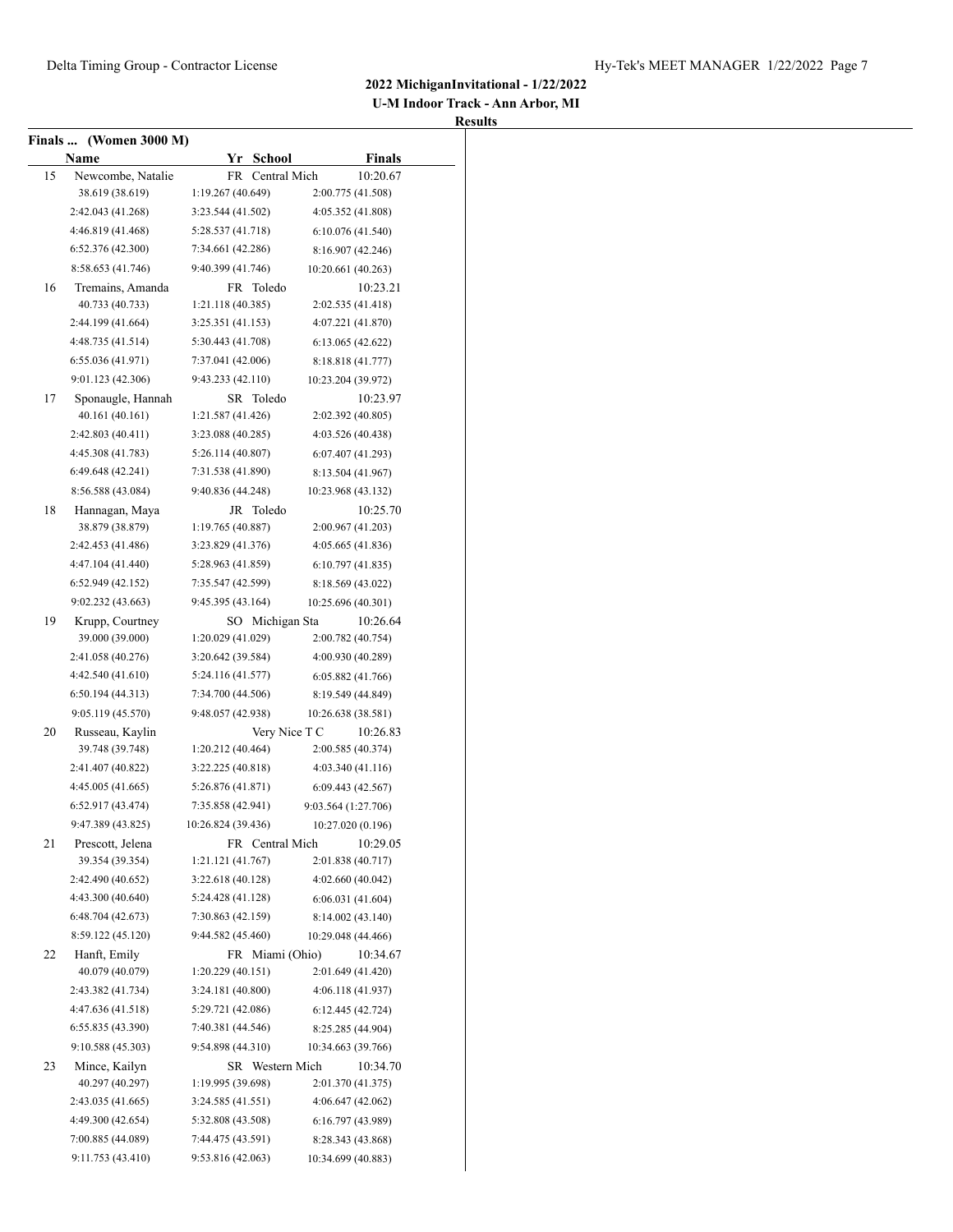**U-M Indoor Track - Ann Arbor, MI Results**

| 24 | Linzmeier, Annika                | SO Michigan Sta                      | 10:36.04                               |                | Finals  (Women 3000 M)                   |                    |                                 |                      |
|----|----------------------------------|--------------------------------------|----------------------------------------|----------------|------------------------------------------|--------------------|---------------------------------|----------------------|
|    | 39.736 (39.736)                  | 1:20.479(40.744)                     | 2:02.267 (41.788)                      |                | Name                                     |                    | Yr School                       | <b>Finals</b>        |
|    | 2:45.151 (42.884)                | 3:27.696 (42.546)                    | 4:10.981 (43.286)                      | 33             | Van Eck, Vivian                          |                    | SO Ball State                   | 11:21.78             |
|    | 4:53.916 (42.935)                | 5:36.572 (42.656)                    | 6:19.114(42.542)                       |                | 40.176 (40.176)                          | 1:21.731 (41.555)  |                                 | 2:04.069 (42.338)    |
|    | 7:01.937 (42.823)                | 7:45.175 (43.239)                    | 8:28.955 (43.781)                      |                | 2:47.713 (43.644)                        | 3:32.995 (45.282)  |                                 | 4:18.792 (45.797)    |
|    | 9:12.189 (43.234)                | 9:55.724(43.535)                     | 10:36.033 (40.310)                     |                | 5:06.104 (47.312)                        | 5:52.683 (46.579)  |                                 | 6:39.580 (46.897)    |
| 25 | Badham, Katherine                | SR San Francisc                      | 10:37.48                               |                | 7:26.943 (47.363)                        | 8:13.698 (46.755)  |                                 | 9:01.684 (47.987)    |
|    | 40.235 (40.235)                  | 1:20.653(40.418)                     | 2:02.158 (41.505)                      |                | 9:49.772 (48.088)                        | 10:37.208 (47.436) |                                 | 11:21.771 (44.564)   |
|    | 2:43.901 (41.744)                | 3:24.997 (41.096)                    | 4:07.147(42.150)                       | 34             | Cunningham, Emma                         |                    | JR Ball State                   | 12:04.17             |
|    | 4:48.459 (41.312)                | 5:30.178 (41.720)                    | 6:13.270(43.092)                       |                | 41.111 (41.111)                          | 41.790 (0.679)     |                                 | 1:23.822 (42.032)    |
|    | 6:57.191(43.921)                 | 7:41.875 (44.685)                    | 8:24.951 (43.076)                      |                | 2:07.617 (43.795)                        | 2:53.007 (45.390)  |                                 | 3:40.229 (47.222)    |
|    | 9:09.306 (44.356)                | 9:54.546 (45.240)                    | 10:37.476 (42.931)                     |                | 4:28.792 (48.563)                        | 5:18.042 (49.250)  |                                 | 6:07.967(49.925)     |
| 26 | Lee, Abigail                     | FR Michigan Sta                      | 10:45.47                               |                | 6:57.969 (50.003)                        | 7:48.541 (50.572)  |                                 | 8:40.265 (51.724)    |
|    | 41.585 (41.585)                  | 1:22.379 (40.794)                    | 2:02.969 (40.591)                      |                | 9:33.148 (52.883)                        | 10:25.009 (51.862) |                                 | 12:04.166 (1:39.158) |
|    | 2:45.443 (42.474)                | 3:27.605(42.163)                     | 4:10.549 (42.944)                      | $---$          | Adriaens, Noelle                         |                    | FR Michigan Sta                 | <b>DNF</b>           |
|    | 4:53.636 (43.088)                | 5:36.223 (42.588)                    | 6:18.403(42.180)                       |                | 39.286 (39.286)                          | 1:20.836 (41.550)  |                                 | 2:01.842 (41.006)    |
|    | 7:01.028 (42.626)                | 7:45.086 (44.058)                    | 8:29.727 (44.641)                      |                | 2:43.070 (41.228)                        | 3:25.046 (41.976)  |                                 | 4:08.170 (43.124)    |
|    | 9:15.803 (46.076)                | 10:01.954 (46.151)                   | 10:45.466 (43.513)                     |                | 4:52.114 (43.944)                        | 5:36.188 (44.074)  |                                 |                      |
| 27 | Bennett, Annie                   | FR Central Mich                      | 10:54.31                               |                | Women 60 M H                             |                    |                                 |                      |
|    | 40.860 (40.860)                  | 1:21.673 (40.813)                    | 2:02.829 (41.157)                      |                | Stadium:                                 | 8.13 @ 1/31/2020   | <b>Cindy Ofili</b>              |                      |
|    | 2:44.809 (41.981)                | 3:27.232 (42.423)                    | 4:11.394 (44.162)                      |                | Michigan:                                | $7.89$ # 2016      | <b>Cindy Ofili</b>              |                      |
|    | 4:55.709 (44.316)                | 5:40.405 (44.696)                    | 6:25.465(45.060)                       |                | Meet:                                    | 8.13 % 1/31/2020   | <b>Cindy Ofili</b>              |                      |
|    | 7:10.755 (45.291)                | 7:56.495 (45.740)                    | 8:42.464 (45.969)                      |                | Name                                     |                    | Yr School                       | <b>Prelims</b>       |
|    | 9:27.650 (45.187)                | 10:12.208 (44.558)                   | 10:54.310 (42.103)                     |                | <b>Preliminaries</b>                     |                    |                                 |                      |
| 28 | Stogsdill, Juliana               | FR Ball State                        | 10:56.17                               | 1              | Laurencin, Aasia                         |                    | SO Michigan                     | 8.55Q                |
|    | 41.672 (41.672)                  | 1:23.089 (41.417)                    | 2:06.145(43.056)                       | $\overline{2}$ | Scheffler, Kaia                          |                    | SO Michigan Sta                 | 8.60Q                |
|    | 2:49.305 (43.160)                | 3:33.119(43.815)                     | 4:17.344 (44.225)                      | 3              | Paris, Jaiden                            |                    | JR Michigan Sta                 | 8.62Q                |
|    | 5:01.939 (44.596)                | 5:46.497 (44.559)                    | 6:31.836 (45.339)                      | $\overline{4}$ | Gazaway, Angel                           |                    | JR Eastern Mich                 | 8.71Q                |
|    | 7:17.058 (45.223)                | 8:01.912 (44.854)                    | 8:45.924 (44.012)                      | 5              | Mayanja, Theresa                         |                    | SR Michigan                     | 8.75Q                |
|    | 9:31.026 (45.102)                | 10:14.302 (43.276)                   | 10:56.165 (41.864)                     | 6              | Wade, Alysse                             |                    | JR Eastern Mich                 | 8.71q                |
| 29 | Burmeister, Megan                | JR Toledo                            | 11:00.16                               | $\tau$         | Sutherland, Savannah                     |                    | FR Michigan                     | 8.75q                |
|    | 40.443 (40.443)                  | 1:23.379 (42.936)                    | 2:05.344(41.965)                       | 8              | Johnson, Grace                           | SO                 | Western Mich                    | 8.78q                |
|    | 2:48.194 (42.851)                | 3:31.888 (43.694)                    | 4:15.235 (43.347)                      | 9              | Mitchell, Ahvon                          | SO                 | Western Mich                    | 8.82                 |
|    | 5:00.501 (45.267)                | 5:45.240 (44.739)                    | 6:30.592 (45.353)                      | 10             | Bracey, Sarinity                         | SO                 | Western Mich<br>JR Eastern Mich | 8.82                 |
|    | 7:16.227 (45.636)                | 8:02.192 (45.965)                    | 8:46.355 (44.163)                      | 11             | Cavanaugh, Brenna<br>Korytkowski, Peyton |                    | FR Central Mich                 | 8.88                 |
|    | 9:31.280 (44.925)                | 10:16.793 (45.513)                   | 11:00.158 (43.366)                     | 12<br>13       | Oliver, Aspin                            |                    | FR Cal Poly                     | 8.90<br>8.97         |
| 30 | Soper, Brooke<br>41.219 (41.219) | SO Western Mich<br>1:22.288 (41.069) | 11:05.63                               | 14             | Cross, Promise                           |                    | SO Toledo                       | 8.97                 |
|    | 2:47.862 (43.146)                | 3:31.956 (44.094)                    | 2:04.717 (42.429)<br>4:14.846 (42.890) | 15             | Kramer, Makensie                         |                    | FR Ball State                   | 8.98                 |
|    | 5:00.165 (45.320)                | 5:44.625 (44.460)                    | 6:30.039(45.414)                       | 16             | Hankey, Olivia                           |                    | JR Central Mich                 | 9.03                 |
|    | 7:15.784 (45.745)                | 8:02.013 (46.229)                    | 8:47.201 (45.188)                      | 17             | Courser, Corrina                         |                    | FR Grand Valley                 | 9.04                 |
|    | 9:34.330 (47.129)                | 10:20.894 (46.564)                   | 11:05.630 (44.737)                     | 18             | Eaton, Madison                           |                    | JR Michigan                     | 9.11                 |
| 31 | Boyer, Jordyn                    | SO Toledo                            | 11:07.48                               | 19             | Rogers, Jennah                           |                    | FR Ball State                   | 9.19                 |
|    | 41.216 (41.216)                  | 1:21.924 (40.708)                    | 2:03.608 (41.685)                      | 20             | Bates, Mayson                            |                    | FR Toledo                       | 9.22                 |
|    | 2:46.086 (42.478)                | 3:29.061 (42.975)                    | 4:13.082 (44.022)                      | 21             | Draper, Shimona                          | SO                 | Cal Poly                        | 9.24                 |
|    | 4:58.267 (45.186)                | 5:44.244 (45.977)                    | 6:30.293(46.050)                       | 22             | Iverson, Morgan                          |                    | JR Eastern Mich                 | 9.31                 |
|    | 7:16.983 (46.690)                | 8:03.449 (46.467)                    | 8:50.700 (47.251)                      | 23             | Holman, Maya                             |                    | FR Cal Poly                     | 9.31                 |
|    | 9:39.153 (48.453)                | 10:24.616 (45.464)                   | 11:07.471 (42.856)                     | 24             | Francis, Emma                            |                    | SO Central Mich                 | 9.33                 |
| 32 | Jordan, Anne                     | FR Western Mich                      | 11:08.45                               | 25             | Bruns, Sarah                             |                    | SR Miami (Ohio)                 | 9.34                 |
|    | 40.617 (40.617)                  | 1:23.056 (42.439)                    | 2:06.717(43.661)                       | 26             | Wheeler, Chevonne                        |                    | JR Eastern Mich                 | 9.39                 |
|    | 2:50.513 (43.796)                | 3:34.572 (44.059)                    | 4:19.018 (44.446)                      | 27             | Lopez, Olivia                            |                    | JR Michigan Sta                 | 9.47                 |
|    | 5:03.818 (44.800)                | 5:48.906 (45.088)                    | 6:34.563(45.657)                       | 28             | Fredeen, Adelae                          |                    | SR Cal Poly                     | 9.52                 |
|    | 7:20.210 (45.647)                | 8:06.192 (45.982)                    | 8:52.395 (46.203)                      | 29             | Mendenhall, Katherine                    |                    | SO Bowling Gree                 | 9.56                 |
|    | 9:39.064 (46.669)                | 10:25.005 (45.942)                   | 11:08.447 (43.442)                     | 30             | Vandegriff, Alyssa                       |                    | SO Central Mich                 | 9.81                 |
|    |                                  |                                      |                                        |                |                                          |                    |                                 |                      |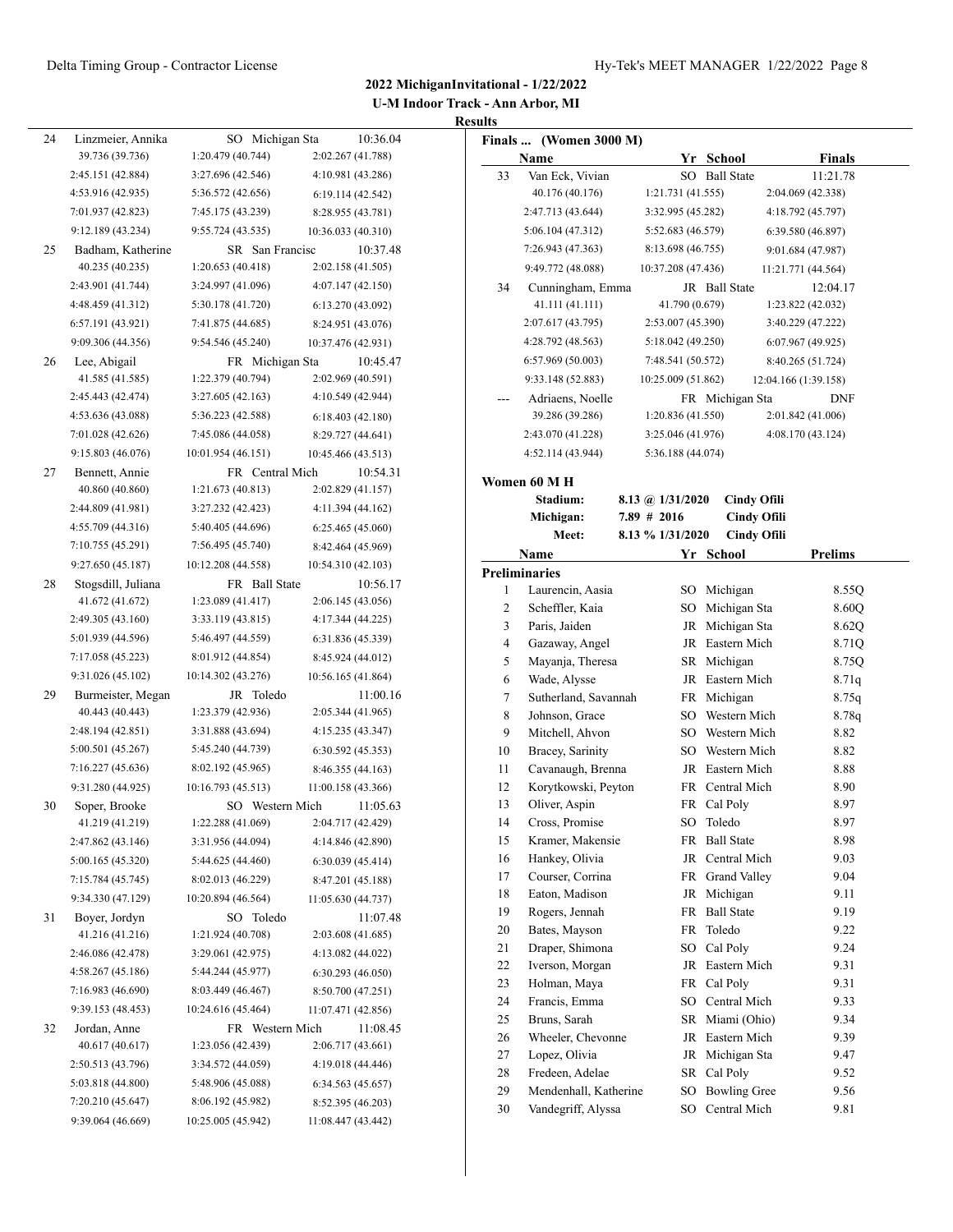**U-M Indoor Track - Ann Arbor, MI Results**

| 31            | Froberg, Lisa                          |                        | FR Miami (Ohio)    | 9.87                      |  |
|---------------|----------------------------------------|------------------------|--------------------|---------------------------|--|
| 32            | Budz, Avery                            |                        | FR Michigan Sta    | 10.65                     |  |
| 33            | Walters, Kayla                         |                        | SO Miami (Ohio)    | 14.23                     |  |
|               |                                        |                        |                    |                           |  |
|               | Women 60 M H<br>Stadium:               |                        |                    |                           |  |
|               |                                        | 8.13 @ $1/31/2020$     | <b>Cindy Ofili</b> |                           |  |
|               | Michigan:                              | $7.89$ # 2016          | <b>Cindy Ofili</b> |                           |  |
|               | Meet:                                  | 8.13 % 1/31/2020       | <b>Cindy Ofili</b> |                           |  |
|               | Name                                   |                        | Yr School          | Finals                    |  |
| <b>Finals</b> |                                        |                        |                    |                           |  |
| 1             | Laurencin, Aasia                       |                        | SO Michigan        | 8.30                      |  |
| 2             | Paris, Jaiden                          |                        | JR Michigan Sta    | 8.50                      |  |
| 3             | Wade, Alysse                           |                        | JR Eastern Mich    | 8.61                      |  |
| 4             | Sutherland, Savannah                   |                        | FR Michigan        | 8.63                      |  |
| 5             | Johnson, Grace                         |                        | SO Western Mich    | 8.65                      |  |
| 6             | Gazaway, Angel                         |                        | JR Eastern Mich    | 8.67                      |  |
| 7             | Mayanja, Theresa                       |                        | SR Michigan        | 8.81                      |  |
| ---           | Scheffler, Kaia                        |                        | SO Michigan Sta    | FS                        |  |
|               | Women 4x400 M Relay                    |                        |                    |                           |  |
|               | Stadium:                               | 3:36.36 @ $2/3/2018$   | Minnesota          |                           |  |
|               | V Larson, E Egwim, R Schow, T Markland |                        |                    |                           |  |
|               | Michigan:                              | $3:36.70 \# 2/15/2020$ |                    |                           |  |
|               | Lane, Harrison, Hall, Foster           |                        |                    |                           |  |
|               | Meet:                                  | 3:36.36 % 2/3/2018     |                    |                           |  |
|               | Larson, Egwim, Schow, Markland         |                        |                    |                           |  |
|               | Team                                   |                        | Relay              | Finals                    |  |
| <b>Finals</b> |                                        |                        |                    |                           |  |
| 1             | Eastern Michigan                       |                        |                    | 3:51.61                   |  |
|               | 1) Walkes, Saraiah FR                  |                        |                    | 2) Gibson, Keypathwa SR   |  |
|               | 3) Johnson, Noriyah SO                 |                        |                    | 4) Wheeler, Chevonne JR   |  |
|               | 59.115 (59.115)                        | 1:55.901 (56.786)      |                    | 2:54.210 (58.310)         |  |
|               | 3:51.610 (57.400)                      |                        |                    |                           |  |
| 2             | <b>Ball State</b>                      |                        |                    | 3:52.57                   |  |
|               | 1) Thigpen, Alexis FR                  |                        |                    | 2) Barlow, Payton SR      |  |
|               | 3) Rogers, Jenelle FR                  |                        | 4) Jones, Kayla FR |                           |  |
|               | 57.410 (57.410)                        | 1:53.934 (56.525)      |                    | 2:50.399 (56.465)         |  |
|               | 3:52.565(1:02.166)                     |                        |                    |                           |  |
| 3             | Miami (Ohio)                           |                        |                    | 3:55.69                   |  |
|               | 1) Baxter, Faith JR                    |                        | 2) Bruns, Sarah SR |                           |  |
|               | 3) Suszek, Abby FR                     |                        |                    | 4) Cepeda Perez, Marta FR |  |
|               | 1:01.616(1:01.616)                     | 1:59.131 (57.516)      |                    | 2:56.880 (57.750)         |  |
|               | 3:55.688 (58.808)                      |                        |                    |                           |  |
| 4             | San Francisco                          |                        | B                  | 3:58.28                   |  |
|               | 1) Morales, Julia SO                   |                        |                    | 2) Pradere, Abigail SO    |  |
|               | 3) Hessler, Whitney SR                 |                        |                    | 4) Bains, Baneet SO       |  |
|               | 1:01.507 (1:01.507)                    | 2:00.507 (59.000)      |                    | 2:58.877 (58.371)         |  |
|               | 3:58.272 (59.395)                      |                        |                    |                           |  |
| 5             | Michigan                               |                        |                    | 3:58.83                   |  |
|               | 1) Bates, BreeAna FR                   |                        |                    | 2) Hearn, Hanna JR        |  |
|               | 3) Roberts, Simone SO                  |                        |                    | 4) Stersic, Delaney SR    |  |
|               | 58.577 (58.577)                        | 1:57.898 (59.321)      |                    | 2:57.398 (59.500)         |  |
|               | 3:58.826 (1:01.428)                    |                        |                    |                           |  |

|              | Finals  (Women 4x400 M Relay)           |                                       |                                                 |                                                              |
|--------------|-----------------------------------------|---------------------------------------|-------------------------------------------------|--------------------------------------------------------------|
|              | Team                                    |                                       | Relay                                           | Finals                                                       |
| 6            | Cal Poly                                |                                       |                                                 | 3:59.24                                                      |
|              | 1) Oliver, Aspin FR                     |                                       | 2) Rind, Anisa SO                               |                                                              |
|              | 3) Aduaka, Belle SO                     |                                       |                                                 | 4) Hubert, Cassidy SO                                        |
|              | 1:02.048 (1:02.048)                     | 1:59.711 (57.664)                     |                                                 | 3:00.245 (1:00.534)                                          |
|              | 3:59.237 (58.993)                       |                                       |                                                 |                                                              |
| 7            | Western Michigan                        |                                       |                                                 | 4:04.34                                                      |
|              | 1) Gilchrist, Claira JR                 |                                       |                                                 | 2) Raab, Margaret FR                                         |
|              | 3) Mitchell, Ahvon SO                   |                                       |                                                 | 4) Bracey, Trinity SO                                        |
|              | 1:04.198 (1:04.198)                     | 2:05.743 (1:01.546)                   |                                                 | 3:05.182 (59.439)                                            |
|              | 4:04.339 (59.158)                       |                                       |                                                 |                                                              |
| 8            | Michigan State                          |                                       |                                                 | 4:04.87                                                      |
|              | 1) Lopez, Olivia JR                     |                                       | 2) Budz, Avery FR                               |                                                              |
|              | 3) Bajt, Julia FR                       |                                       |                                                 | 4) Helder, Melanie SO                                        |
|              | 1:01.067(1:01.067)                      | 1:59.583(58.517)                      |                                                 | 3:01.731 (1:02.148)                                          |
|              | 4:04.870 (1:03.139)                     |                                       |                                                 |                                                              |
| 9            | <b>Ball State</b>                       |                                       | B                                               | 4:14.11                                                      |
|              | 1) Rogers, Jennah FR                    |                                       |                                                 | 2) Kramer, Makensie FR                                       |
|              | 3) Easter, Joan FR                      |                                       |                                                 | 4) Conner, Karleigh JR                                       |
|              | 1:04.931 (1:04.931)                     | 2:05.921 (1:00.990)                   |                                                 | 3:10.015 (1:04.094)                                          |
|              | 4:14.106 (1:04.092)                     |                                       |                                                 |                                                              |
|              | Michigan State                          |                                       | B                                               | DQ                                                           |
|              | 1) Carvey, Abbey FR                     |                                       |                                                 | 2) Scheffler, Kaia SO                                        |
|              | 3) Rector, Judith FR                    |                                       | 4) Dancy, Shakira JR                            |                                                              |
|              | 1:00.787 (1:00.787)                     | 3:02.358 (2:01.572)                   |                                                 | 3:58.707 (56.349)                                            |
|              | 1.53-1.58-1.63-1.68-1.73-1.78-1.81      |                                       |                                                 |                                                              |
|              | Stadium:<br>Michigan:                   | 1.90m @ $2/16/2018$<br>$1.93m$ # 1999 | <b>Alyx Treasure</b><br><b>Nicole Forrester</b> |                                                              |
|              | <b>Meet:</b>                            | 1.79m % 2/3/2018                      | Heta Tuuri                                      |                                                              |
|              | Name                                    |                                       | Yr School                                       | Finals                                                       |
|              |                                         |                                       |                                                 |                                                              |
| 1            | Budz, Avery                             | FR                                    | Michigan Sta                                    | 1.73m                                                        |
| 2            | Knoll, Elizabeth                        | FR                                    | Michigan Sta                                    | 1.63m                                                        |
| 3            | Cross, Promise                          | SO.                                   | Toledo                                          | J1.63m                                                       |
| 4            | Lopez, Olivia                           | JR                                    | Michigan Sta                                    |                                                              |
| 5            | Handra, Jaime                           |                                       | SO Miami (Ohio)                                 |                                                              |
| 6            | Williamson, Grace                       |                                       | FR Central Mich                                 |                                                              |
| 6            | Froberg, Lisa                           |                                       | FR Miami (Ohio)                                 |                                                              |
| 6            | Vandegriff, Alyssa                      |                                       | SO Central Mich                                 |                                                              |
| 6            | Walker, Elise                           |                                       | SR Miami (Ohio)                                 |                                                              |
| 6            | Ward, Nina                              |                                       | JR Eastern Mich                                 | J1.63m<br>1.58m<br>1.53m<br>1.53m<br>1.53m<br>1.53m<br>1.53m |
| ---          | Iverson, Morgan                         |                                       | JR Eastern Mich                                 | NH                                                           |
|              |                                         |                                       |                                                 |                                                              |
|              | Women Pole Vault                        |                                       |                                                 |                                                              |
|              | 3.37-3.52-3.67-3.82-3.97-4.12-4.27-4.32 |                                       |                                                 |                                                              |
|              | Stadium:                                | 4.45m @ 1/20/2018                     | Victoria Hoggard                                |                                                              |
|              | Michigan:                               | $4.25m$ # 2014                        | <b>Kiley Tobel</b>                              |                                                              |
|              | Meet:                                   | 4.30m % 2/2/2019                      | Gabriela Leon                                   |                                                              |
| Finals       | Name                                    |                                       | Yr School                                       | <b>Finals</b>                                                |
| Finals       |                                         |                                       |                                                 |                                                              |
| $\mathbf{1}$ | Franklin, Sophia                        |                                       | JR Michigan Sta                                 | 4.27m                                                        |
| $\sqrt{2}$   | Tjerrild, Brooke                        | JR                                    | Michigan                                        | 4.12m                                                        |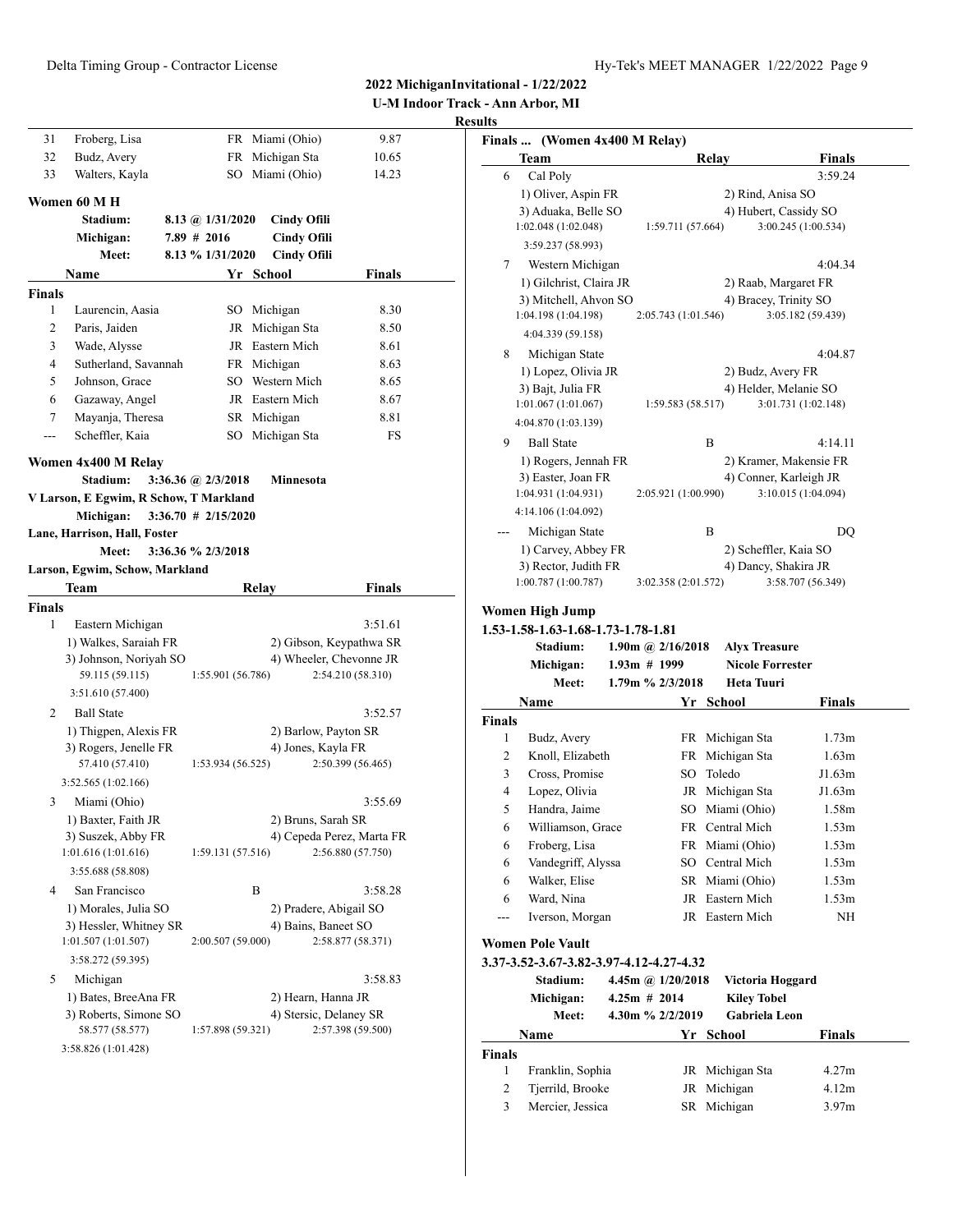**U-M Indoor Track - Ann Arbor, MI Results**

| 4   | Manson, Mia         |      | SO Michigan     | 3.82 <sub>m</sub> |  |
|-----|---------------------|------|-----------------|-------------------|--|
| 5   | Visscher, Cate      |      | JR Michigan     | J3.82m            |  |
| 6   | Ostapowicz, Calli   |      | JR Michigan Sta | J3.82m            |  |
| 7   | Lane, Maura         |      | SO Eastern Mich | 3.67m             |  |
| 8   | Bredeweg, Brianna   |      | SO Michigan     | J3.67m            |  |
| 9   | Nolan, Roxanne      |      | SR Cal Poly     | 3.52m             |  |
| 9   | Hatzenbeler, Annie  |      | SO Cal Poly     | 3.52m             |  |
| 11  | Flynn, Morgan       | SO - | Michigan        | J3.52m            |  |
| 12  | Korytkowski, Shelby |      | FR Central Mich | 3.37 <sub>m</sub> |  |
| --- | Pierce, Tricia      | SO   | Central Mich    | NH                |  |

# **Women Long Jump**

|                | Stadium:              | 6.19m @ $2/1/2020$  | <b>Anna Keefer</b>  |                   |
|----------------|-----------------------|---------------------|---------------------|-------------------|
|                | Michigan:             | $6.38m$ # 2013      | <b>Erin Busbee</b>  |                   |
|                | Meet:                 | 6.19m $\%$ 2/1/2020 | <b>Anna Keefer</b>  |                   |
|                | Name                  |                     | Yr School           | Finals            |
| <b>Finals</b>  |                       |                     |                     |                   |
| 1              | Easter, Joan          | <b>FR</b>           | <b>Ball State</b>   | 5.67m             |
| 2              | Ward, Nina            | JR                  | Eastern Mich        | 5.56m             |
| 3              | Margerum, Windy       | SR.                 | San Francisc        | 5.53m             |
| $\overline{4}$ | Okpalaoka, Amara      | <b>FR</b>           | Toledo              | 5.45m             |
| 5              | Woods, Antonia        | SO                  | Eastern Mich        | 5.41m             |
| 6              | Holman, Maya          | FR                  | Cal Poly            | 5.38m             |
| 7              | Cavanaugh, Brenna     |                     | JR Eastern Mich     | 5.35m             |
| 8              | Bruns, Sarah          |                     | SR Miami (Ohio)     | 5.34m             |
| 9              | Parchman, Alexis      |                     | FR Bowling Gree     | 5.32m             |
| 10             | Mccallum, Erin        | <b>JR</b>           | Michigan Sta        | 5.26m             |
| 11             | Cross, Promise        | SO                  | Toledo              | 5.23m             |
| 12             | James, Camiyah        | <b>FR</b>           | Central Mich        | 5.19m             |
| 12             | Rogers, Jenelle       | <b>FR</b>           | <b>Ball State</b>   | 5.19m             |
| 14             | Rickson, Chloe        | FR                  | Miami (Ohio)        | 5.14m             |
| 15             | Glover, Autumn        | FR                  | Michigan Sta        | 5.11 <sub>m</sub> |
| 16             | Klett, Isabelle       | SO                  | <b>Bowling Gree</b> | 5.09 <sub>m</sub> |
| 17             | Luyckx, Camryn        | JR                  | Michigan Sta        | 5.07m             |
| 18             | Caddell, Sydney       | <b>FR</b>           | Toledo              | 5.06m             |
| 19             | Hankey, Olivia        | JR                  | Central Mich        | 4.95m             |
| 20             | Kotecki, Angela       | FR                  | Central Mich        | 4.92m             |
| 21             | Wheeler, Chevonne     |                     | JR Eastern Mich     | 4.87m             |
| 22             | Fredeen, Adelae       | SR.                 | Cal Poly            | 4.80 <sub>m</sub> |
| 23             | Mendenhall, Katherine | SO                  | <b>Bowling Gree</b> | 4.68m             |

# **Women Triple Jump**

|        | Stadium:           | 13.09m @ 1/19/2019   | Angela Mercurio     |               |
|--------|--------------------|----------------------|---------------------|---------------|
|        | Michigan:          | $13.09m \# 2009$     | <b>Casey Taylor</b> |               |
|        | <b>Meet:</b>       | $12.73m \% 2/3/2018$ | <b>Kelly McKee</b>  |               |
|        | <b>Name</b>        | Yr                   | School              | <b>Finals</b> |
| Finals |                    |                      |                     |               |
| 1      | Franklin, Tori     |                      | Nike/NYAC           | 13.69m(a)     |
| 2      | Richard, Brianna   |                      | SR Bowling Gree     | 12.62m        |
| 3      | Ammenhauser, Riley |                      | FR Michigan         | 12.46m        |
| 4      | Nwagwu, Melody     |                      | FR Cal Poly         | 11.95m        |
| 5      | Moreland, Karina   |                      | SR Cal Poly         | 11.78m        |
| 6      | Burrell, Ayanna    |                      | JR Bowling Gree     | 11.65m        |
| 7      | Manners, Hayley    |                      | SO Central Mich     | 11.58m        |
| 8      | Cinotte, Mckenna   |                      | FR Ball State       | 11.51m        |
| 9      | Okpalaoka, Amara   |                      | FR Toledo           | 11.23m        |
|        |                    |                      |                     |               |

| Finals  (Women Triple Jump) |                                       |  |                      |                                         |                    |  |
|-----------------------------|---------------------------------------|--|----------------------|-----------------------------------------|--------------------|--|
|                             | Name                                  |  |                      | Yr School                               | <b>Finals</b>      |  |
| 10                          | St. Louis, Alisha                     |  |                      | SR Eastern Mich                         | 11.04m             |  |
| 11                          | Lakin, Nya                            |  |                      | SO Unattached                           | 10.97m             |  |
| 12                          | Toran, Leilah                         |  |                      | FR Eastern Mich                         | 10.87 <sub>m</sub> |  |
| 13                          | Clarke, Lindsey                       |  |                      | FR Central Mich                         | 10.34 <sub>m</sub> |  |
| 14                          | Klett, Isabelle                       |  |                      | SO Bowling Gree                         | 10.21 <sub>m</sub> |  |
| 15                          | Mccallum, Erin                        |  |                      | JR Michigan Sta                         | J10.21m            |  |
| $---$                       | Waller, Hannah                        |  | SO                   | Michigan                                | <b>FOUL</b>        |  |
|                             | Women Shot Put                        |  |                      |                                         |                    |  |
|                             | Stadium:                              |  | 17.88m @ 2/23/2019   | <b>Sade Olatoye</b>                     |                    |  |
|                             | Michigan:                             |  | $16.76m$ # 2003      | <b>April Phillips</b>                   |                    |  |
|                             | Meet:                                 |  | 17.42m % 2/2/2019    | <b>Khayla Dawson</b>                    |                    |  |
|                             | Name                                  |  |                      | Yr School                               | Finals             |  |
| <b>Finals</b>               |                                       |  |                      |                                         |                    |  |
| 1                           | Neal, Zaresha                         |  |                      | JR Bowling Gree                         | 15.94m             |  |
| 2                           | Schaare, Amanda                       |  |                      | SR Michigan                             | 15.51m             |  |
| 3                           | Jemison, Corinne                      |  |                      | SR Michigan                             | 15.47m             |  |
| 4                           | Clarke, Kadian                        |  |                      | SR Eastern Mich                         | 14.84m             |  |
| 5                           | Seyfang, Katie                        |  |                      | SO Bowling Gree                         | 14.59m             |  |
| 6                           | Whitted, Ebonie                       |  |                      | JR Bowling Gree                         | 14.56m             |  |
| 7                           | Michaeux, Ashley                      |  |                      | Unattached                              | 14.27m             |  |
| 8                           | Herman, Rebecca                       |  |                      | JR Central Mich                         | 13.89m             |  |
| 9                           | Emberton, Reagan                      |  |                      | FR Bowling Gree                         | 13.17m             |  |
| 10                          | Mclean, Emily                         |  |                      | FR Central Mich                         | 13.13m             |  |
| 11                          |                                       |  |                      | SR Western Mich                         | 12.87m             |  |
|                             | Ochs, Madison                         |  |                      |                                         |                    |  |
| 12<br>13                    | Pallett, Valadian<br>Cadwell, Miranda |  |                      | FR Michigan Sta<br>SO Eastern Mich      | 12.82m<br>12.78m   |  |
|                             |                                       |  |                      |                                         |                    |  |
| 14                          | Rigel, Grace                          |  |                      | JR Miami (Ohio)                         | 12.71m             |  |
| 14                          | Rogers, Natalie                       |  |                      | SO Cal Poly<br>FR Western Mich          | 12.71m<br>12.59m   |  |
| 16                          | Shontz, Elizabeth                     |  |                      |                                         |                    |  |
| 17                          | Spegel, Kristen                       |  |                      | FR Central Mich                         | 12.54m             |  |
| 18                          | Doezema, Leah                         |  |                      | FR Michigan                             | 12.28m             |  |
| 19                          | Kucharek, Lily                        |  |                      | FR Western Mich                         | 12.15m             |  |
| 20                          | Mayanja, Theresa                      |  |                      | SR Michigan                             | 11.67m             |  |
| 21                          | Filiatraut, Alexandra                 |  |                      | JR Miami (Ohio)                         | 11.49m             |  |
| 22                          | McNamara, Clare                       |  | SO                   | Michigan                                | 11.28m             |  |
| 23                          | Fredeen, Adelae                       |  |                      | SR Cal Poly                             | 10.98m             |  |
| 24                          | Griffith, Charity                     |  |                      | SO Ball State                           | 10.52m             |  |
| 24                          | Woolcock, Safeya                      |  |                      | FR Eastern Mich                         | 10.52m             |  |
| 26                          | Luyckx, Camryn                        |  |                      | JR Michigan Sta                         | 8.02 <sub>m</sub>  |  |
| ---                         | Paul, Zahirah                         |  |                      | FR Eastern Mich                         | <b>FOUL</b>        |  |
|                             | <b>Women Weight Throw</b>             |  |                      |                                         |                    |  |
|                             | Stadium:                              |  | 24.07m @ 2/22/2019   | <b>Sade Olatoye</b>                     |                    |  |
|                             | Michigan:                             |  | $20.21m$ # 2/28/2020 | <b>Brianna Nelson</b>                   |                    |  |
|                             | <b>Meet:</b>                          |  | 22.51m % 2/1/2020    | <b>Rachel Tanczos</b>                   |                    |  |
|                             | $N = 0$                               |  |                      | $V_{\mu}$ $R_{\alpha}$ <sub>hoo</sub> l | $E_{\text{total}}$ |  |

|               | Name              |  | Yr School       | <b>Finals</b> |  |  |
|---------------|-------------------|--|-----------------|---------------|--|--|
| <b>Finals</b> |                   |  |                 |               |  |  |
|               | Wheeler, Quiara   |  | SR Michigan Sta | 20.73m        |  |  |
| 2             | Clarke, Kadian    |  | SR Eastern Mich | 20.62m        |  |  |
| 3             | Floyd, Ariel      |  | SR Eastern Mich | 19.23m        |  |  |
| 4             | Michaeux, Ashley  |  | Unattached      | 19.06m        |  |  |
| 5             | Jefferson, Sydney |  | JR Miami (Ohio) | 18.66m        |  |  |
| 6             | Hoover, Addison   |  | SO Miami (Ohio) | 17.87m        |  |  |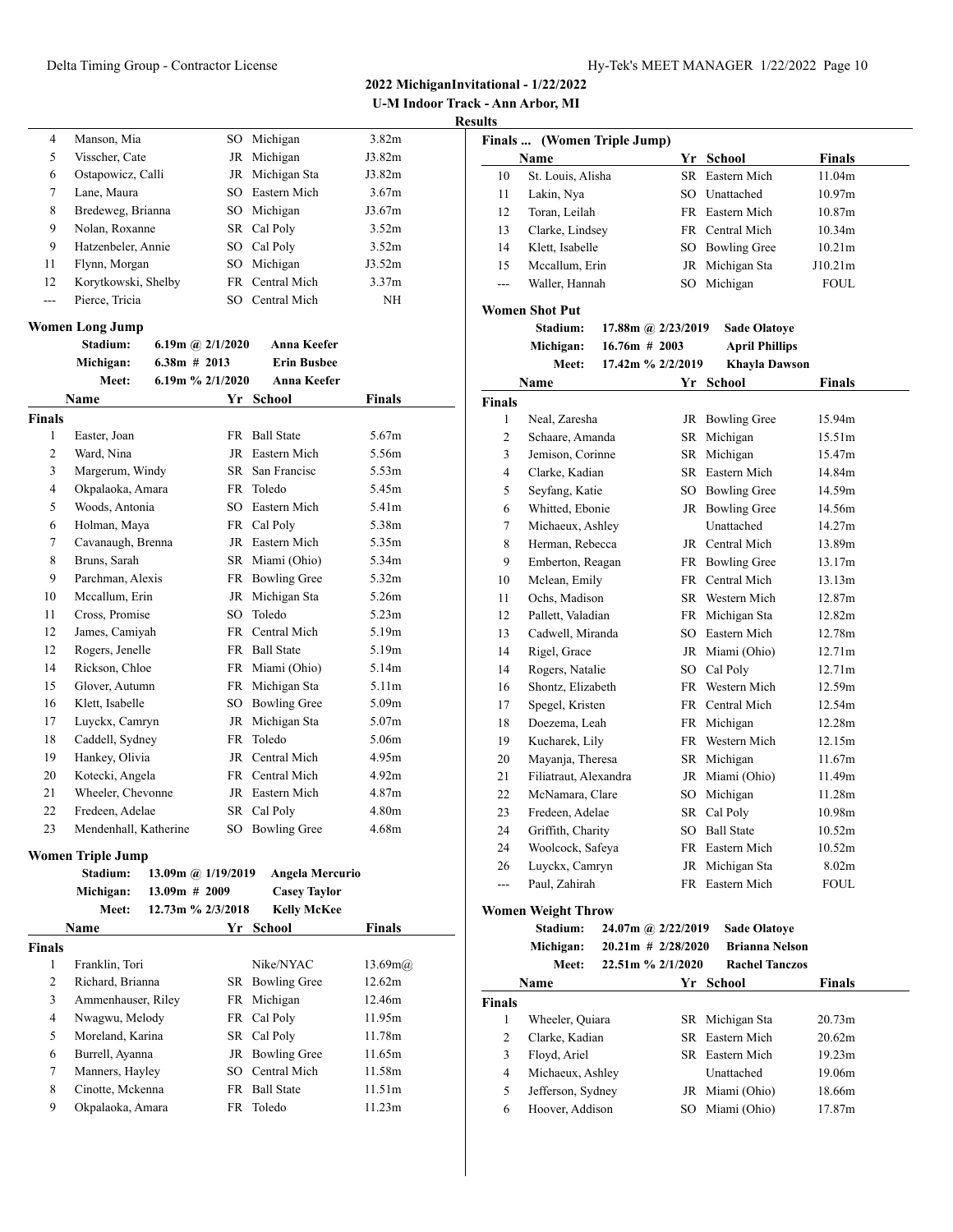**U-M Indoor Track - Ann Arbor, MI**

#### **Results**

| 7  | Cadwell, Miranda  | SO.  | Eastern Mich        | 17.75m             |
|----|-------------------|------|---------------------|--------------------|
| 8  | Eaton, Taylor     | SR.  | Western Mich        | 17.69m             |
| 9  | Haintz, Mateya    | SO   | <b>Bowling Gree</b> | 17.60m             |
| 10 | Ochs, Madison     | SR   | Western Mich        | 16.87 <sub>m</sub> |
| 11 | Seyfang, Katie    | SO   | <b>Bowling Gree</b> | 16.42m             |
| 12 | Hallett, Emily    |      | SR Cal Poly         | 16.40m             |
| 13 | Adrian, Elle      |      | Unattached          | 16.29m             |
| 14 | Rigel, Ella       | FR.  | Miami (Ohio)        | 15.84m             |
| 15 | Pallett, Valadian | FR   | Michigan Sta        | 15.75m             |
| 16 | Emberton, Reagan  | FR   | <b>Bowling Gree</b> | 14.82m             |
| 17 | Kessler, Emilee   | SR.  | Madonna             | 14.80m             |
| 18 | Khalil, Janan     |      | Unattached          | 14.58m             |
| 19 | Rigel, Grace      | JR   | Miami (Ohio)        | 14.50m             |
| 20 | Shontz, Elizabeth | FR   | Western Mich        | 14.45m             |
| 21 | Spegel, Kristen   | FR.  | Central Mich        | 14.42m             |
| 22 | Mclean, Emily     | FR - | Central Mich        | 14.08m             |
| 23 | Kucharek, Lily    | FR   | Western Mich        | 12.94m             |
| 24 | Brent, Isabella   | FR.  | Eastern Mich        | 12.91m             |
|    |                   |      |                     |                    |

# **Men 60 M**

|                | Stadium:             | 6.64 @ $1/16/2021$                    | <b>Rikkoi Brathwaite</b> |                |
|----------------|----------------------|---------------------------------------|--------------------------|----------------|
|                | Stadium:             | 6.64 @ 2/23/2019                      | <b>Nick Grav</b>         |                |
|                | Michigan:            | $6.60 \# 2009$                        | <b>Adam Harris</b>       |                |
|                | Meet:                | 6.74 % 2/2/2018                       | <b>Myles Valentine</b>   |                |
|                | Name                 | Yr                                    | School                   | <b>Prelims</b> |
|                | <b>Preliminaries</b> |                                       |                          |                |
| 1              | Blacknell, Deveyon   | JR                                    | Madonna                  | 6.86Q          |
| $\overline{c}$ | Simpson, Kaleb       | SO                                    | Eastern Mich             | 6.87Q          |
| 3              | Postell, Antonio     |                                       | SO Michigan Sta          | 6.97Q          |
| $\overline{4}$ | Brown, De'Yon        |                                       | FR Miami (Ohio)          | 6.95q          |
| 5              | Wagner, Julian       |                                       | FR Miami (Ohio)          | 6.97q          |
| 6              | Martin, Kyle         | SO.                                   | Eastern Mich             | 6.99q          |
| 7              | Hayes, DyShone       | FR 1                                  | Madonna                  | 6.99q          |
| 8              | Cunningham, Cortez   | SR                                    | Madonna                  | 7.01q          |
| 9              | Koerner, Jacob       | FR                                    | Michigan                 | 7.02           |
| 10             | McCloskey, Ryan      | JR                                    | Michigan                 | 7.04           |
| 11             | Zeller, Joshua       | <b>JR</b>                             | Michigan                 | 7.04           |
| 12             | Darling, Max         | SO <sub>1</sub>                       | <b>Grand Valley</b>      | 7.11           |
| 13             | Gage, George         |                                       | FR Eastern Mich          | 7.11           |
| 14             | Dickason, Aaron      | SO.                                   | Michigan Sta             | 7.11           |
| 15             | Ajala, Bera          | SO.                                   | Michigan                 | 7.12           |
| 16             | Smallwood, Makiyah   | SR                                    | <b>Grand Valley</b>      | 7.13           |
| 17             | Atkins, Antonio      |                                       | Unattached               | 7.19           |
| 18             | Beaudoin, Shawn      |                                       | Unattached               | 7.34           |
| 19             | Wervey, Dawson       | JR                                    | Miami (Ohio)             | 7.85           |
| Men 60 M       |                      |                                       |                          |                |
|                | Stadium:             | $6.64 \; \textcircled{a}$ $1/16/2021$ | <b>Rikkoi Brathwaite</b> |                |
|                | Stadium:             | 6.64 @ 2/23/2019                      | <b>Nick Grav</b>         |                |
|                | Michigan:            | $6.60 \# 2009$                        | <b>Adam Harris</b>       |                |
|                | Meet:                | 6.74 % 2/2/2018                       | <b>Myles Valentine</b>   |                |
|                | <b>Name</b>          |                                       | Yr School                | <b>Finals</b>  |
| <b>Finals</b>  |                      |                                       |                          |                |
| 1              | Blacknell, Deveyon   | JR                                    | Madonna                  | 6.80           |
| $\overline{2}$ | Simpson, Kaleb       | SO.                                   | Eastern Mich             | 6.86           |

|                  | Finals  (Men 60 M)                |                 |                   |                                        |               |  |  |
|------------------|-----------------------------------|-----------------|-------------------|----------------------------------------|---------------|--|--|
|                  | Name                              |                 |                   | Yr School                              | <b>Finals</b> |  |  |
| 3                | Brown, De'Yon                     |                 |                   | FR Miami (Ohio)                        | 6.93          |  |  |
| 4                | Postell, Antonio                  |                 |                   | SO Michigan Sta                        | 6.94          |  |  |
| 5                | Martin, Kyle                      |                 |                   | SO Eastern Mich                        | 6.97          |  |  |
| 6                | Cunningham, Cortez                |                 |                   | SR Madonna                             | 6.99          |  |  |
| 7                | Wagner, Julian                    |                 |                   | FR Miami (Ohio)                        | 7.02          |  |  |
| 8                | Hayes, DyShone                    |                 |                   | FR Madonna                             | 7.07          |  |  |
|                  |                                   |                 |                   |                                        |               |  |  |
| <b>Men 200 M</b> | <b>Stadium:</b>                   |                 |                   |                                        |               |  |  |
|                  |                                   |                 | 20.48 @ 2/23/2019 | <b>Nick Gray</b><br><b>Adam Harris</b> |               |  |  |
|                  | Michigan:                         | 20.99 # 2007    |                   | <b>Jonathan Webb</b>                   |               |  |  |
|                  | Meet:                             |                 | 21.20 % 2/3/2018  |                                        |               |  |  |
|                  | Name                              |                 |                   | Yr School                              | Finals        |  |  |
| Finals           |                                   |                 |                   |                                        |               |  |  |
| 1                | Simpson, Kaleb                    |                 |                   | SO Eastern Mich                        | 21.52         |  |  |
| $\overline{c}$   | Miller, Brandon                   |                 |                   | FR Grand Valley                        | 21.76         |  |  |
| 3                | Koerner, Jacob                    |                 |                   | FR Michigan                            | 21.90         |  |  |
| 4                | Cunningham, Cortez                |                 |                   | SR Madonna                             | 21.94         |  |  |
| 5                | Sadler, Richie                    |                 |                   | JR Eastern Mich                        | 21.94         |  |  |
| 6                | Williamson, Almighty              |                 |                   | SO Eastern Mich                        | 22.01         |  |  |
| 7                | Blacknell, Deveyon                |                 |                   | JR Madonna                             | 22.02         |  |  |
| 8                | Postell, Antonio                  |                 |                   | SO Michigan Sta                        | 22.27         |  |  |
| 9                | Wagner, Julian                    |                 |                   | FR Miami (Ohio)                        | 22.42         |  |  |
| 10               | Hayes, DyShone                    |                 |                   | FR Madonna                             | 22.45         |  |  |
| 11               | Barron, Trent                     |                 |                   | SO Eastern Mich                        | 22.53         |  |  |
| 12               | Martin, Kyle                      |                 |                   | SO Eastern Mich                        | 22.62         |  |  |
| 13               | Gage, George                      |                 |                   | FR Eastern Mich                        | 22.71         |  |  |
| 14               | Darling, Max                      |                 |                   | SO Grand Valley                        | 22.78         |  |  |
| Men 400 M        |                                   |                 |                   |                                        |               |  |  |
|                  | Stadium:                          |                 | 45.82 @ 2/23/2019 | <b>Izaiah Brown</b>                    |               |  |  |
|                  | Michigan:                         | $46.42 \# 2016$ |                   | <b>Taylor McLaughlin</b>               |               |  |  |
|                  | Meet:                             |                 | 46.68 % 2/3/2018  | Wil London                             |               |  |  |
|                  | Name                              |                 |                   | Yr School                              | <b>Finals</b> |  |  |
| Finals           |                                   |                 |                   |                                        |               |  |  |
| 1                | Sage, Noah                        |                 |                   | FR Michigan Sta                        | 47.49         |  |  |
|                  | 22.313 (22.313)                   |                 | 47.490 (25.177)   |                                        |               |  |  |
| 2                | Blanchard, Jackson                |                 |                   | JR Grand Valley                        | 48.97         |  |  |
|                  | 22.913 (22.913)                   |                 | 48.962 (26.049)   |                                        |               |  |  |
| 3                | Harkey, Caelon                    |                 |                   | SR Grand Valley                        | 49.15         |  |  |
|                  | 22.823 (22.823)                   |                 | 49.141 (26.318)   |                                        |               |  |  |
| 4                | Clark, Garrett                    |                 |                   | JR John Carroll                        | 49.18         |  |  |
|                  | 22.250 (22.250)                   |                 | 49.179 (26.930)   |                                        |               |  |  |
| 5                | Rhodes, Myles                     |                 |                   | FR Grand Valley                        | 49.47         |  |  |
|                  | 22.662 (22.662)                   |                 | 49.464 (26.802)   |                                        |               |  |  |
|                  |                                   |                 |                   |                                        |               |  |  |
| 6                | Zeiders, Logan<br>23.225 (23.225) |                 | 51.175 (27.950)   | FR Eastern Mich                        | 51.18         |  |  |
|                  |                                   |                 |                   |                                        |               |  |  |
| 7                | Beaudoin, Shawn                   |                 |                   | Unattached                             | 53.11         |  |  |
|                  | 24.255 (24.255)                   |                 | 53.109 (28.855)   |                                        |               |  |  |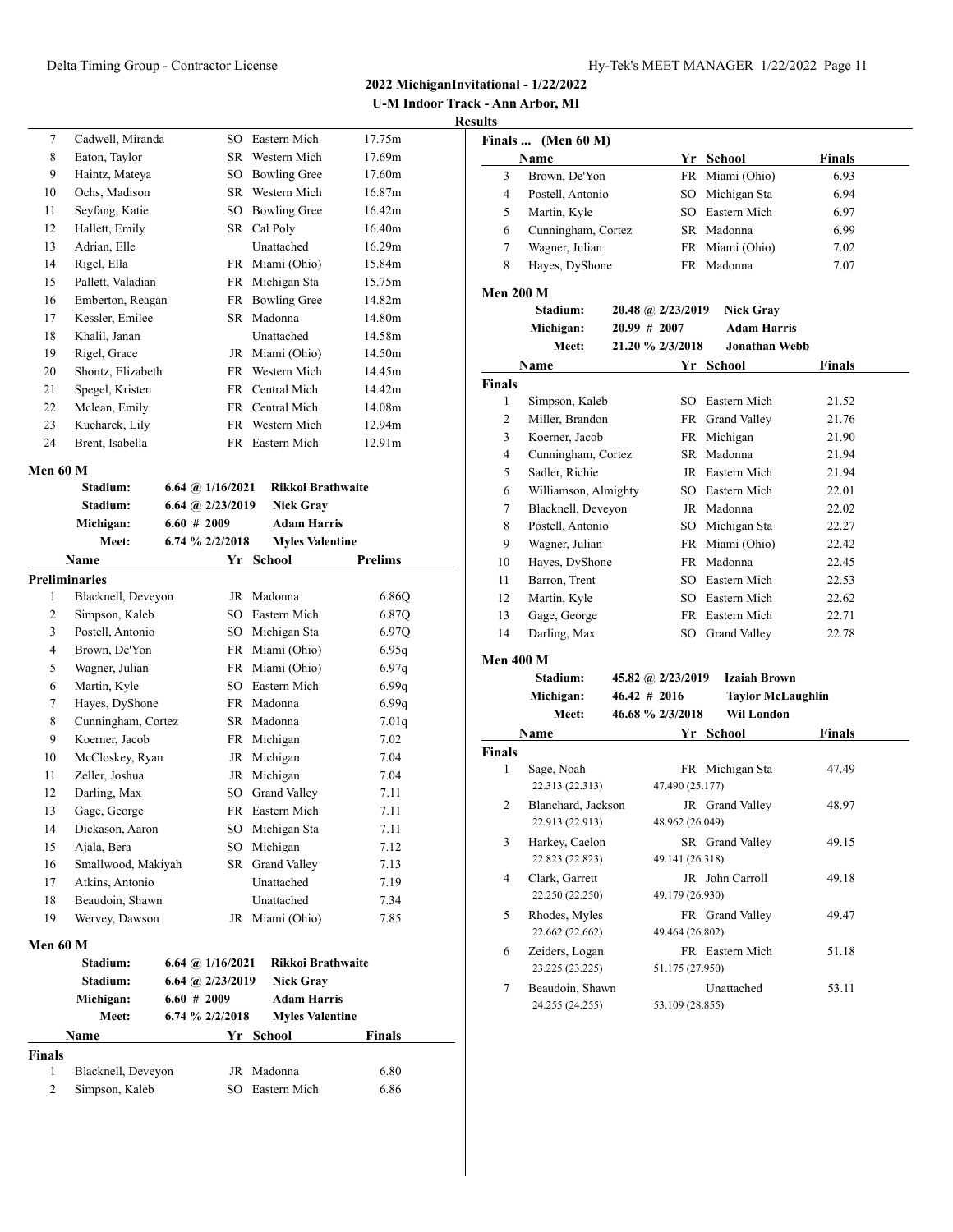**U-M Indoor Track - Ann Arbor, MI**

| <b>Men 600 M</b> |                                     |                   |                       |                    |                              |  |
|------------------|-------------------------------------|-------------------|-----------------------|--------------------|------------------------------|--|
|                  | <b>Stadium:</b>                     |                   | 1:16.98 @ $1/15/2022$ | <b>Miles Brown</b> |                              |  |
|                  | Michigan:                           | $1:17.33 \# 2001$ |                       |                    | <b>Jeremy Schneider</b>      |  |
|                  | Meet:                               |                   | 1:17.49 % 2/2/2018    |                    | <b>Steven Solomon</b>        |  |
|                  | Name                                |                   |                       | Yr School          | <b>Finals</b>                |  |
| <b>Finals</b>    |                                     |                   |                       |                    |                              |  |
| 1                | Amene, Dubem                        |                   |                       | SO Michigan        | 1:17.41%                     |  |
|                  | 23.945 (23.945)                     |                   | 49.804 (25.860)       |                    | 1:17.401(27.597)             |  |
| 2                | Brandal, Ronald                     |                   |                       | SO Eastern Mich    | 1:20.22                      |  |
|                  | 25.357 (25.357)                     |                   | 51.691 (26.335)       |                    | 1:20.213(28.522)             |  |
| 3                | Gilliam, Lawrence                   |                   |                       | FR Michigan        | 1:22.13                      |  |
|                  | 24.881 (24.881)                     |                   | 51.662 (26.782)       |                    | 1:22.123 (30.462)            |  |
| 4                | Bailey, Mikah<br>25.282 (25.282)    |                   | 52.807 (27.526)       | FR Madonna         | 1:22.59                      |  |
|                  |                                     |                   |                       |                    | 1:22.581 (29.774)            |  |
| 5                | Juds, Jack<br>25.391 (25.391)       |                   | 53.380 (27.990)       | FR Michigan        | 1:23.17<br>1:23.170 (29.790) |  |
| 6                |                                     |                   |                       | Unattached         |                              |  |
|                  | Hart, Matthew<br>26.210 (26.210)    |                   | 53.939 (27.730)       |                    | 1:23.29<br>1:23.281 (29.343) |  |
| 7                | Kemp, Marcus                        |                   |                       | SO Eastern Mich    | 1:23.75                      |  |
|                  | 25.705 (25.705)                     |                   | 52.962 (27.257)       |                    | 1:23.742 (30.780)            |  |
|                  |                                     |                   |                       |                    |                              |  |
| <b>Men 800 M</b> |                                     |                   |                       |                    |                              |  |
|                  | Stadium: 1:48.24 @ 2/23/2019        |                   |                       |                    | <b>Domenic Perretta</b>      |  |
|                  | Michigan:                           | $1:47.51 \# 2005$ |                       |                    | <b>Nate Brannen</b>          |  |
|                  | Meet:                               |                   | 1:49.02 % 2/2/2019    |                    | <b>Avery Bartlett</b>        |  |
|                  | Name                                |                   |                       | Yr School          | <b>Finals</b>                |  |
| <b>Finals</b>    |                                     |                   |                       |                    |                              |  |
| 1                | Simmons, Derrick<br>26.548 (26.548) |                   | 54.272 (27.725)       | SR Michigan        | 1:52.02<br>1:23.274 (29.002) |  |
|                  | 1:52.012 (28.738)                   |                   |                       |                    |                              |  |
| 2                | Schroff, Andrew                     |                   |                       | SO Miami (Ohio)    | 1:52.45                      |  |
|                  | 26.778 (26.778)                     |                   | 55.174 (28.396)       |                    | 1:23.545(28.372)             |  |
|                  | 1:52.447 (28.902)                   |                   |                       |                    |                              |  |
| 3                | Manley, Max                         |                   |                       | SO Miami (Ohio)    | 1:52.56                      |  |
|                  | 27.140 (27.140)                     |                   | 55.407 (28.267)       |                    | 1:23.760(28.353)             |  |
|                  | 1:52.551 (28.792)                   |                   |                       |                    |                              |  |
| 4                | Zartman, Hunter                     |                   |                       | FR Michigan Sta    | 1:53.40                      |  |
|                  | 26.304 (26.304)                     |                   | 55.488 (29.185)       |                    | 1:24.202 (28.714)            |  |
|                  | 1:53.392 (29.190)                   |                   |                       |                    |                              |  |
| 5                | Byrnes, Patrick                     |                   |                       | Unattached         | 1:53.82                      |  |
|                  | 26.384 (26.384)                     |                   | 53.979 (27.595)       |                    | 1:23.126(29.148)             |  |
|                  | 1:53.819 (30.693)                   |                   |                       |                    |                              |  |
| 6                | Pennewell, Jack                     |                   |                       | Unattached         | 1:53.83                      |  |
|                  | 27.641 (27.641)                     |                   | 55.933 (28.292)       |                    | 1:24.067(28.135)             |  |
|                  | 1:53.825 (29.758)                   |                   |                       |                    |                              |  |
| 7                | McGinness, Conall                   |                   |                       | FR Miami (Ohio)    | 1:54.21                      |  |
|                  | 27.977 (27.977)                     |                   | 56.751 (28.774)       |                    | 1:25.482 (28.732)            |  |
|                  | 1:54.207 (28.725)                   |                   |                       |                    |                              |  |
| 8                | Correia, Caleb                      |                   |                       | FR John Carroll    | 1:54.37                      |  |
|                  | 27.519 (27.519)                     |                   | 56.165 (28.646)       |                    | 1:25.389(29.225)             |  |
|                  | 1:54.366 (28.977)                   |                   |                       |                    |                              |  |
| 9                | Killewald, Gage                     |                   |                       | Unattached         | 1:55.40                      |  |
|                  | 27.805 (27.805)                     |                   | 56.397 (28.592)       |                    | 1:24.675 (28.278)            |  |
|                  | 1:55.395 (30.721)                   |                   |                       |                    |                              |  |

|                   | Finals  (Men 800 M) |                       |                    |                     |
|-------------------|---------------------|-----------------------|--------------------|---------------------|
|                   | Name                |                       | Yr School          | <b>Finals</b>       |
| 10                | Huber, Jack         |                       | SO Michigan Sta    | 1:59.48             |
|                   | 27.689 (27.689)     | 56.949 (29.260)       |                    | 1:27.406 (30.458)   |
|                   | 1:59.476 (32.070)   |                       |                    |                     |
| <b>Men 1 Mile</b> |                     |                       |                    |                     |
|                   | <b>Stadium:</b>     | 3:57.99 @ $1/13/2018$ | <b>Nick Willis</b> |                     |
|                   | Michigan:           | $3:55.11 \# 2005$     |                    | <b>Nate Brannen</b> |
|                   | Meet:               | 4:05.96 % 2/1/2020    | Wuoi Mach          |                     |
|                   | Name                |                       | Yr School          | <b>Finals</b>       |
| <b>Finals</b>     |                     |                       |                    |                     |
| 1                 | Camerieri, Anthony  |                       | JR Miami (Ohio)    | 4:01.29%            |
|                   | 29.334 (29.334)     | 59.152 (29.819)       |                    | 1:30.201 (31.050)   |
|                   | 2:02.866 (32.665)   | 2:34.136 (31.270)     |                    | 3:03.768 (29.632)   |
|                   | 3:32.527 (28.759)   | 4:01.282 (28.755)     |                    |                     |
| 2                 | Phillip, Alex       |                       | SO John Carroll    | 4:05.50%            |
|                   | 29.752 (29.752)     | 59.861 (30.110)       |                    | 1:30.950 (31.089)   |
|                   | 2:03.006 (32.056)   | 2:34.430 (31.424)     |                    | 3:05.322 (30.893)   |
|                   | 3:35.512 (30.190)   | 4:05.492 (29.980)     |                    |                     |
| 3                 | Schroff, Andrew     |                       | SO Miami (Ohio)    | 4:08.32             |
|                   | 28.920 (28.920)     | 58.906 (29.987)       |                    | 1:30.203 (31.297)   |
|                   | 2:02.638 (32.435)   | 2:34.471 (31.834)     |                    | 3:05.121 (30.650)   |
|                   | 3:36.216 (31.095)   | 4:08.316 (32.101)     |                    |                     |
| 4                 | McGinness, Conall   |                       | FR Miami (Ohio)    | 4:12.07             |
|                   | 30.965 (30.965)     | 1:01.587(30.622)      |                    | 1:33.536 (31.950)   |
|                   | 2:05.432 (31.896)   | 2:37.673 (32.241)     |                    | 3:09.990 (32.318)   |
|                   | 3:41.485 (31.495)   | 4:12.067 (30.582)     |                    |                     |
| 5                 | Hancock, Michael    |                       | SO Michigan        | 4:13.18             |
|                   | 30.480 (30.480)     | 1:01.164(30.684)      |                    | 1:33.076 (31.913)   |
|                   | 2:05.001 (31.925)   | 2:36.834 (31.834)     |                    | 3:09.406 (32.572)   |
|                   | 3:41.908 (32.503)   | 4:13.178 (31.270)     |                    |                     |
| 6                 | DeKraker, Anthony   |                       | SR Michigan        | 4:13.24             |
|                   | 29.936 (29.936)     | 1:00.071(30.136)      |                    | 1:31.272 (31.201)   |
|                   | 2:03.264 (31.992)   | 2:34.793 (31.530)     |                    | 3:05.860 (31.067)   |
|                   | 3:38.885 (33.025)   | 4:13.234 (34.349)     |                    |                     |
| 7                 | Spamer, Jack        |                       | SO Michigan        | 4:14.29             |
|                   | 30.727 (30.727)     | 1:01.332(30.605)      |                    | 1:33.263 (31.932)   |
|                   | 2:05.106 (31.843)   | 2:36.968 (31.863)     |                    | 3:09.320 (32.352)   |
|                   | 3:41.628 (32.308)   | 4:14.282 (32.654)     |                    |                     |
| 8                 | Jacobs, Noah        |                       | Jacobs Ins         | 4:19.30             |
|                   | 33.703 (33.703)     | 1:05.086(31.383)      |                    | 1:37.780 (32.694)   |
|                   | 2:11.119 (33.340)   | 2:44.363 (33.244)     |                    | 3:16.714(32.352)    |
|                   | 3:48.620 (31.906)   | 4:19.299 (30.679)     |                    |                     |
| 9                 | Hill, Brian         |                       | Shore AC           | 4:19.34             |
|                   | 34.121 (34.121)     | 1:05.401(31.280)      |                    | 1:38.093 (32.693)   |
|                   | 2:11.525 (33.432)   | 2:43.955 (32.430)     |                    | 3:16.159(32.204)    |
|                   | 3:48.344 (32.185)   | 4:19.337 (30.994)     |                    |                     |
| 10                | Perrin, Noah        |                       | JR Eastern Mich    | 4:19.88             |
|                   | 33.923 (33.923)     | 1:05.270(31.347)      |                    | 1:37.931 (32.662)   |
|                   | 2:11.321 (33.390)   | 2:43.728 (32.408)     |                    | 3:16.027 (32.299)   |
|                   | 3:48.174 (32.148)   | 4:19.879 (31.705)     |                    |                     |
| 11                | Cook, Ian           |                       | SR Eastern Mich    | 4:21.11             |
|                   | 33.409 (33.409)     | 1:04.821(31.412)      |                    | 1:37.535 (32.714)   |
|                   | 2:10.819 (33.285)   | 2:43.679 (32.860)     |                    | 3:16.389(32.711)    |
|                   | 3:49.170 (32.781)   | 4:21.109 (31.940)     |                    |                     |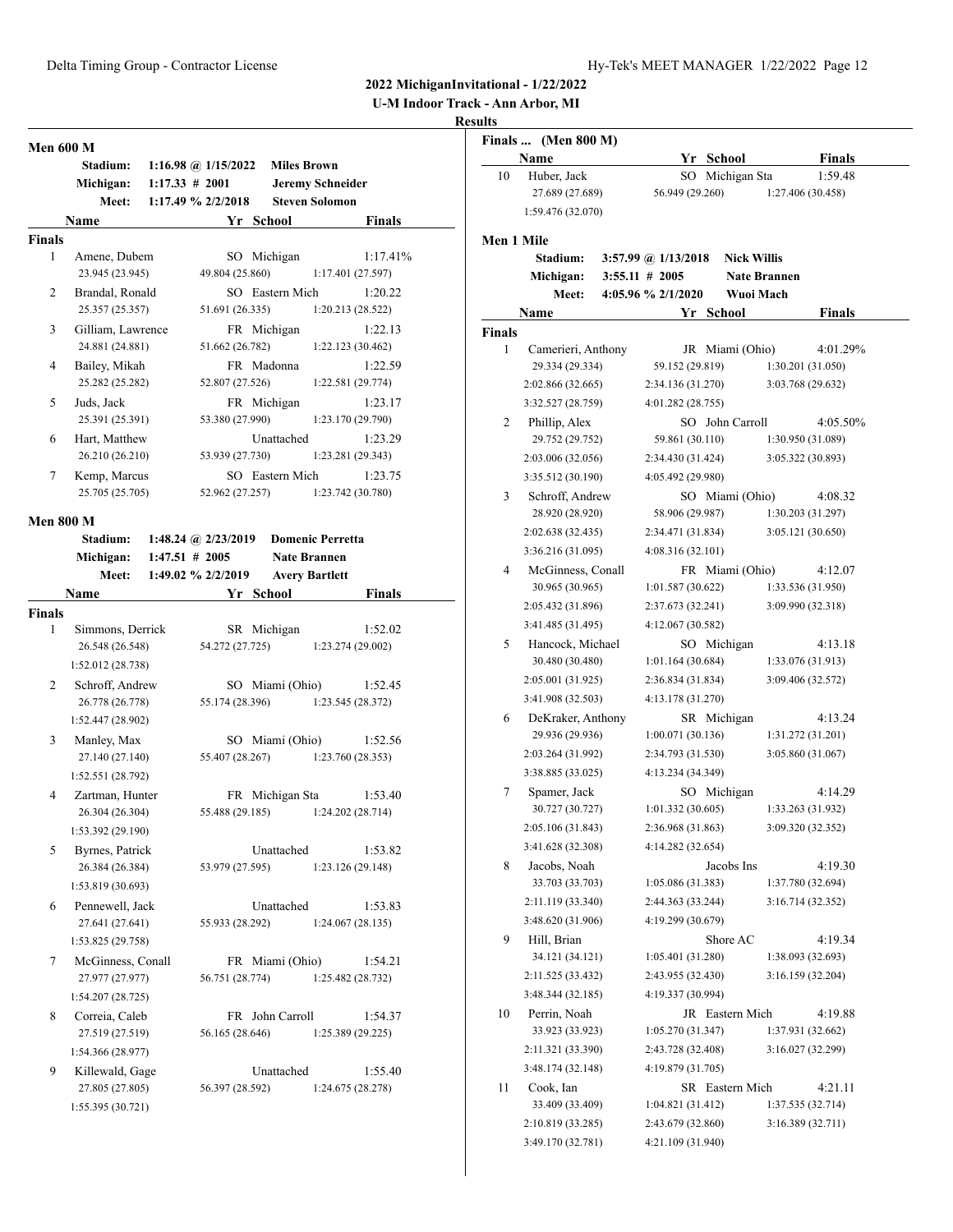| <b>U-M Indoor Track - Ann Arbor, MI</b> |
|-----------------------------------------|
| <b>Results</b>                          |

| 12            | Pierson, Ian               |                     |           | JR John Carroll    | 4:29.13           |
|---------------|----------------------------|---------------------|-----------|--------------------|-------------------|
|               | 31.058 (31.058)            | 1:02.366(31.309)    |           |                    | 1:34.598 (32.232) |
|               | 2:08.384 (33.786)          | 2:43.022 (34.639)   |           |                    | 3:18.148 (35.126) |
|               | 3:53.555 (35.408)          | 4:29.128 (35.573)   |           |                    |                   |
| 13            | Abdulaziz, Muaad           |                     |           | FR Eastern Mich    | 4:31.96           |
|               | 34.395 (34.395)            | 1:05.603(31.209)    |           |                    | 1:38.375 (32.772) |
|               | 2:11.849 (33.475)          | 2:45.586 (33.737)   |           |                    | 3:21.213 (35.628) |
|               | 3:58.068 (36.855)          | 4:31.954 (33.886)   |           |                    |                   |
| 14            | Riley, Colin               |                     |           | Pure Peninsula A   | 4:32.13           |
|               | 34.959 (34.959)            | 1:06.186(31.227)    |           |                    | 1:39.339(33.153)  |
|               | 2:13.725 (34.386)          | 2:48.389 (34.664)   |           |                    | 3:23.581 (35.192) |
|               | 3:58.569 (34.989)          | 4:32.127 (33.558)   |           |                    |                   |
|               | Manley, Max                |                     |           | SO Miami (Ohio)    | <b>DNF</b>        |
|               |                            |                     |           |                    |                   |
|               | <b>Men 3000 M</b>          |                     |           |                    |                   |
|               | <b>Kris Eggle Memorial</b> |                     |           |                    |                   |
|               | Stadium:                   | 7:58.06 @ 1/16/2021 |           | <b>Tom Brady</b>   |                   |
|               | Michigan:                  | $7:44.90 \# 2004$   |           | <b>Nick Willis</b> |                   |
|               | Meet:                      | 8:01.03 % 2/1/2020  |           | Morgan Beadlescomb |                   |
|               | Name                       |                     | Yr School |                    | <b>Finals</b>     |
| <b>Finals</b> |                            |                     |           |                    |                   |
| 1             | Kessler, Hobbs             |                     | Adidas    |                    | 7:59.41%          |
|               | 33.644 (33.644)            | 1:05.652(32.008)    |           |                    | 1:38.518 (32.866) |
|               | 2:11.619 (33.102)          | 2:44.422 (32.803)   |           |                    | 3:17.304 (32.882) |
|               | 3:50.453 (33.149)          | 4:23.480 (33.028)   |           |                    | 4:56.254 (32.774) |
|               | 5:28.859 (32.605)          | 5:59.074 (30.215)   |           |                    | 6:29.180 (30.107) |
|               | 7:00.606 (31.426)          | 7:31.033 (30.427)   |           |                    | 7:59.405 (28.372) |
| 2             | Ferlic, Mason              |                     | Adidas    |                    | 7:59.57%          |
|               | 33.410 (33.410)            | 1:06.227(32.817)    |           |                    | 1:38.839 (32.612) |
|               | 2:11.928 (33.089)          | 2:44.647 (32.720)   |           |                    | 3:17.767 (33.120) |
|               | 3:50.707 (32.940)          | 4:23.801 (33.095)   |           |                    | 4:56.538 (32.737) |
|               | 5:28.467 (31.929)          | 5:58.953 (30.487)   |           |                    | 6:29.724(30.771)  |
|               | 7:00.821 (31.097)          | 7:31.260 (30.440)   |           |                    | 7:59.570 (28.310) |
| 3             | Willis, Nick               |                     |           | Tracksmith         | 7:59.69%          |
|               | 33.365 (33.365)            | 1:06.259(32.894)    |           |                    | 1:39.238 (32.979) |
|               | 2:12.390 (33.152)          | 2:44.929 (32.540)   |           |                    | 3:17.870 (32.941) |
|               | 3:50.920 (33.051)          | 4:24.127 (33.208)   |           |                    | 4:56.759 (32.632) |
|               | 5:29.037 (32.279)          | 5:59.213 (30.176)   |           |                    | 6:29.719 (30.507) |
|               | 7:01.066 (31.348)          | 7:31.464 (30.398)   |           |                    | 7:59.683 (28.220) |
| 4             | Ornelas, Zachary           |                     |           | Tracksmith         | 8:16.50           |
|               | 31.721 (31.721)            | 1:04.767 (33.046)   |           |                    | 1:37.876 (33.109) |
|               | 2:11.039 (33.163)          | 2:43.957 (32.918)   |           |                    | 3:16.821(32.864)  |
|               | 3:49.858 (33.038)          | 4:23.148 (33.290)   |           |                    | 4:56.311 (33.164) |
|               | 5:29.979 (33.668)          | 6:03.389 (33.411)   |           |                    | 6:36.739 (33.350) |
|               | 7:10.168 (33.429)          | 7:44.045 (33.877)   |           |                    | 8:16.497 (32.453) |
| 5             | Russeau, Alex              |                     |           | Unattached         | 8:20.96           |
|               | 33.528 (33.528)            | 1:07.263(33.735)    |           |                    | 1:40.024 (32.762) |
|               | 2:13.695 (33.672)          | 2:47.380 (33.685)   |           |                    | 3:20.662 (33.282) |
|               | 3:54.173 (33.511)          | 4:28.365 (34.193)   |           |                    | 5:02.282 (33.917) |
|               | 5:36.560 (34.278)          | 6:10.108 (33.548)   |           |                    | 6:44.063 (33.955) |
|               | 7:18.251 (34.188)          | 7:50.153 (31.902)   |           |                    | 8:20.953 (30.801) |

|    | Finals  (Men 3000 M) |                   |                     |
|----|----------------------|-------------------|---------------------|
|    | Name                 | Yr School         | <b>Finals</b>       |
| 6  | Rzentkowski, Adam    | Unattached        | 8:24.23             |
|    | 32.904 (32.904)      | 1:06.105(33.201)  | 1:39.359 (33.254)   |
|    | 2:12.515 (33.156)    | 2:45.317 (32.803) | 3:18.524 (33.207)   |
|    | 3:52.216 (33.693)    | 4:25.970 (33.754) | 4:59.671 (33.702)   |
|    | 5:33.454 (33.783)    | 6:07.354(33.901)  | 6:41.481 (34.127)   |
|    | 7:16.113 (34.632)    | 7:50.603 (34.490) | 8:24.230 (33.628)   |
| 7  | Buckley, Ty          | JR Michigan Sta   | 8:27.06             |
|    | 33.948 (33.948)      | 1:06.805 (32.857) | 1:40.109 (33.304)   |
|    | 2:12.870 (32.761)    | 2:46.443 (33.574) | 3:20.632 (34.189)   |
|    | 3:54.562 (33.931)    | 4:29.193 (34.632) | 5:03.403 (34.210)   |
|    | 5:37.262 (33.859)    | 6:12.297 (35.035) | 6:47.003 (34.706)   |
|    | 7:21.488 (34.485)    | 7:55.017 (33.529) | 8:27.054 (32.038)   |
| 8  | Allen, Brenden       | SO Michigan Sta   | 8:28.17             |
|    | 33.521 (33.521)      | 1:06.711(33.190)  | 1:39.993 (33.282)   |
|    | 2:13.418 (33.425)    | 2:47.193 (33.775) | 3:20.903 (33.711)   |
|    | 3:54.969 (34.066)    | 4:29.392 (34.423) | 5:03.854 (34.462)   |
|    | 5:38.089 (34.235)    | 6:12.685 (34.596) | 6:47.448 (34.763)   |
|    | 7:21.791 (34.343)    | 7:56.255 (34.464) | 8:28.167 (31.912)   |
| 9  | Conway, Dan          | SO Miami (Ohio)   | 8:41.18             |
|    | 33.952 (33.952)      | 1:07.214 (33.262) | 1:40.294 (33.080)   |
|    | 2:13.612 (33.318)    | 2:47.421 (33.809) | 3:21.073 (33.652)   |
|    | 3:55.143 (34.070)    | 4:29.540 (34.398) | 5:03.514 (33.974)   |
|    | 5:03.940 (0.426)     | 5:38.405 (34.465) | 6:13.490 (35.085)   |
|    | 6:49.558 (36.068)    | 7:26.311 (36.753) | 8:41.179 (1:14.869) |
| 10 | Gedris, James        | JR Michigan       | 8:41.78             |
|    | 32.620 (32.620)      | 1:05.488(32.868)  | 1:38.376 (32.888)   |
|    | 2:11.324 (32.948)    | 2:44.209 (32.885) | 3:17.063 (32.854)   |
|    | 3:50.241 (33.179)    | 4:23.673 (33.432) | 4:57.901 (34.228)   |
|    | 5:33.254 (35.353)    | 6:09.057(35.803)  | 6:45.885 (36.828)   |
|    | 7:24.338 (38.453)    | 8:03.919 (39.581) | 8:41.775 (37.857)   |
| 11 | Ditri, Adam          | Unattached        | 8:42.96             |
|    | 34.084 (34.084)      | 1:07.008 (32.924) | 1:40.596 (33.588)   |
|    | 2:14.089 (33.493)    | 2:48.005 (33.916) | 3:22.262 (34.257)   |
|    | 3:57.128 (34.866)    | 4:32.371 (35.243) | 5:07.498 (35.127)   |
|    | 5:42.890 (35.392)    | 6:18.837(35.947)  | 6:55.487 (36.650)   |
|    | 7:31.877 (36.390)    | 8:08.193 (36.317) | 8:42.956 (34.764)   |
| 12 | Ferraro, Justin      | SO Michigan Sta   | 8:47.95             |
|    | 34.330 (34.330)      | 1:07.247 (32.917) | 1:40.715 (33.468)   |
|    | 2:13.201 (32.486)    | 2:46.819 (33.618) | 3:21.249 (34.431)   |
|    | 3:55.710 (34.462)    | 4:31.150 (35.440) | 5:06.852 (35.702)   |
|    | 5:43.659 (36.807)    | 6:21.147 (37.488) | 6:59.452 (38.305)   |
|    | 7:37.547 (38.095)    | 8:15.383 (37.836) | 8:47.950 (32.568)   |
| 13 | Gutierrez, Cristobal | Ope AC            | 8:49.78             |
|    | 34.603 (34.603)      | 1:08.206 (33.603) | 1:42.837(34.631)    |
|    | 2:17.958 (35.121)    | 2:53.036 (35.078) | 3:28.501 (35.465)   |
|    | 4:04.416 (35.915)    | 4:40.678 (36.262) | 5:16.892 (36.214)   |
|    | 5:53.040 (36.148)    | 6:29.039 (35.999) | 7:04.816 (35.778)   |
|    | 7:40.667 (35.851)    | 8:15.988 (35.321) | 8:49.772 (33.785)   |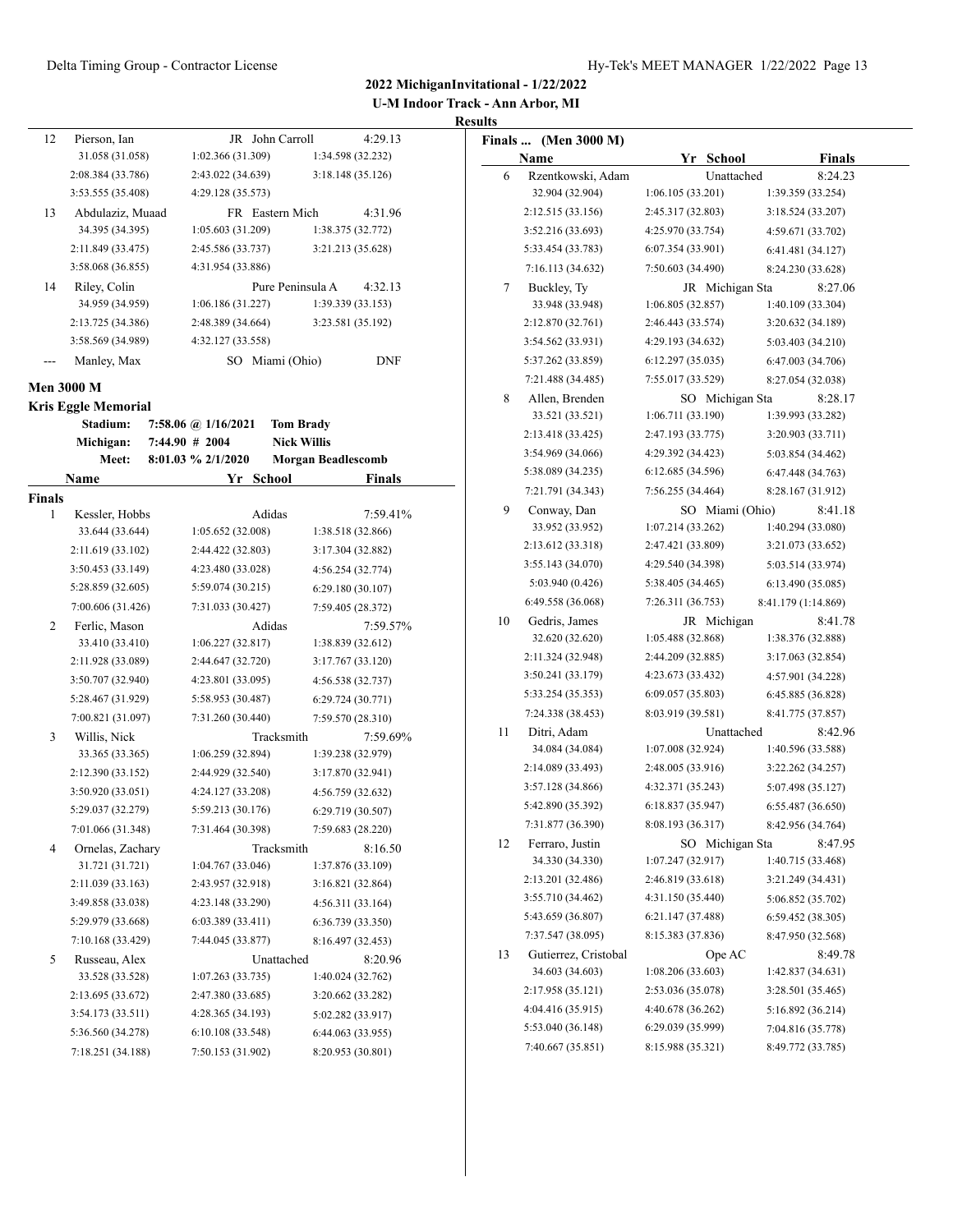**U-M Indoor Track - Ann Arbor, MI**

|               | Men 60 M H                                  |  |                           |                        |                   |
|---------------|---------------------------------------------|--|---------------------------|------------------------|-------------------|
|               | Stadium:                                    |  | 7.71 @ 1/11/2020          | <b>Chad Zallow</b>     |                   |
|               | Michigan:                                   |  | $7.64$ # 2007             | <b>Jeff Porter</b>     |                   |
|               | Meet:                                       |  | 7.87 % 2/3/2018           | <b>William Session</b> |                   |
|               | Name                                        |  |                           | Yr School              | Prelims           |
|               | <b>Preliminaries</b>                        |  |                           |                        |                   |
| 1             | Mayhue, Job                                 |  |                           | SR Michigan            | 7.97Q             |
| 2             | Williamson, Almighty                        |  |                           | SO Eastern Mich        | 8.02Q             |
| 3             | Bastien, Steven                             |  |                           | Unattached             | 8.13q             |
| 4             | Smallwood, Makiyah                          |  |                           | SR Grand Valley        | 8.16q             |
| 5             | Lander, Dante                               |  |                           | JR Eastern Mich        | 8.19q             |
| 6             | Moore, Logan                                |  |                           | Unattached             | 8.21q             |
| 7             | Blanchard, Jackson                          |  |                           | JR Grand Valley        | 8.22q             |
| 8             | Baldwin, Heath                              |  |                           | SO Michigan Sta        | 8.30q             |
| 9             | Anderson, Steven                            |  |                           | SR Madonna             | 8.33              |
| 10            | Dickason, Aaron                             |  |                           | SO Michigan Sta        | 8.33              |
| 11            | Talbot, Ryan                                |  |                           | SO Michigan Sta        | 8.44              |
| 12            | Lester, Skyler                              |  |                           | SR Eastern Mich        | 8.63              |
| 13            | Beaudoin, Shawn                             |  |                           | <b>Unattached</b>      | 8.98              |
| ---           | Wylie, Payne                                |  |                           | JR Eastern Mich        | DQ                |
|               | <b>Men 60 M H</b>                           |  |                           |                        |                   |
|               | Stadium:                                    |  | 7.71 @ $1/11/2020$        | <b>Chad Zallow</b>     |                   |
|               | Michigan:                                   |  | $7.64$ # 2007             | <b>Jeff Porter</b>     |                   |
|               | Meet:                                       |  | 7.87 % 2/3/2018           | <b>William Session</b> |                   |
|               | <b>Name</b>                                 |  |                           | Yr School              | Finals            |
| <b>Finals</b> |                                             |  |                           |                        |                   |
| 1             | Williamson, Almighty                        |  |                           | SO Eastern Mich        | 7.97              |
| 2             | Mayhue, Job                                 |  |                           | SR Michigan            | 7.97              |
| 3             | Smallwood, Makiyah                          |  |                           | SR Grand Valley        | 8.07              |
| 4             | Bastien, Steven                             |  |                           | Unattached             | 8.12              |
| 5             | Blanchard, Jackson                          |  |                           | JR Grand Valley        | 8.20              |
| 6             | Lander, Dante                               |  |                           | JR Eastern Mich        | 8.20              |
| 7             | Moore, Logan                                |  |                           | Unattached             | 8.24              |
| 8             | Baldwin, Heath                              |  |                           | SO Michigan Sta        | 8.32              |
|               |                                             |  |                           |                        |                   |
|               | Men 4x400 M Relay                           |  |                           |                        |                   |
|               | Stadium:                                    |  | $3:07.46$ (a) $2/23/2019$ | Iowa                   |                   |
|               | C Hofacker, A Woodard, C Thompson, M Harris |  |                           |                        |                   |
|               | Michigan:                                   |  | $3:05.61$ # 2005          |                        |                   |
|               | Tiller, Davis, Davidson, Steverson          |  |                           |                        |                   |
|               | Meet:                                       |  | 3:08.49 % 2/3/2018        |                        |                   |
|               | Melson, McLaughlin, Hartman, Briscoe        |  |                           |                        |                   |
|               | Team                                        |  |                           | Relay                  | Finals            |
|               |                                             |  |                           |                        |                   |
| 1             | Grand Valley St.                            |  |                           |                        | 3:14.99           |
| Finals        | 1) Blanchard, Jackson JR                    |  |                           | 2) Harkey, Caelon SR   |                   |
|               | 3) Miller, Brandon FR<br>49.198 (49.198)    |  | 1:38.006 (48.808)         | 4) Rhodes, Myles FR    | 2:27.060 (49.055) |

|                | Finals  (Men 4x400 M Relay)             |           |                        |                               |                   |
|----------------|-----------------------------------------|-----------|------------------------|-------------------------------|-------------------|
|                | Team                                    |           |                        | Relay                         | Finals            |
| $\overline{c}$ | Eastern Michigan                        |           |                        |                               | 3:22.76           |
|                | 1) Lander, Dante JR                     |           |                        | 2) Barron, Trent SO           |                   |
|                | 3) Wylie, Payne JR                      |           |                        | 4) Zeiders, Logan FR          |                   |
|                | 49.700 (49.700)                         |           | 1:38.919 (49.219)      |                               | 2:29.681 (50.762) |
|                | 3:22.751 (53.070)                       |           |                        |                               |                   |
| 3              | Michigan State                          |           |                        |                               | 3:29.54           |
|                | 1) Zartman, Hunter FR                   |           |                        | 2) Sage, Noah FR              |                   |
|                | 3) Postell, Antonio SO                  |           |                        | 4) Huber, Jack SO             |                   |
|                | 53.722 (53.722)                         |           | 1:41.726 (48.004)      |                               | 2:36.092 (54.367) |
|                | 3:29.534 (53.442)                       |           |                        |                               |                   |
|                | Men High Jump                           |           |                        |                               |                   |
|                | 1.85-1.90-1.95-2.00-2.05                |           |                        |                               |                   |
|                | <b>Stadium:</b>                         |           | $2.23$ m @ $2/22/2019$ | <b>Mayson Conner</b>          |                   |
|                | Michigan:                               | $2.24m$ # |                        | Royce/Lattany                 |                   |
|                | <b>Meet:</b>                            |           | $2.23m$ % $2/3/2018$   | <b>David Smith</b>            |                   |
|                | Name                                    |           |                        | Yr School                     | Finals            |
| Finals         |                                         |           |                        |                               |                   |
| 1              | Nelson, Jalen                           |           |                        | Unattached                    | 2.00 <sub>m</sub> |
| 2              | Hill, Brendan                           |           |                        | FR Eastern Mich               | 1.95m             |
| 3              | Leedom, Tylor                           |           |                        | FR Michigan Sta               | 1.90 <sub>m</sub> |
| 3              | Kamara, Ousman                          |           |                        | FR Eastern Mich               | 1.90 <sub>m</sub> |
|                |                                         |           |                        |                               |                   |
|                | <b>Men Pole Vault</b>                   |           |                        |                               |                   |
|                | 4.35-4.50-4.65-4.80-4.95-5.10-5.25-5.40 |           |                        |                               |                   |
|                | <b>Stadium:</b>                         |           | 5.47m @ 1/13/2018      | <b>Tim Ehrhardt</b>           |                   |
|                | Michigan:                               |           | 5.44m # 1992           | <b>Brad Darr</b>              |                   |
|                | <b>Meet:</b>                            |           | 5.38m % 2/2/2019       | <b>Adam Coulon</b>            |                   |
|                | Name                                    |           |                        | Yr School                     | Finals            |
| Finals         |                                         |           |                        |                               |                   |
| 1              | Stephenson, Trevor                      |           |                        | JR Michigan Sta               | 5.25m             |
| 2              | Davenport, Michael                      |           |                        | JR Michigan Sta               | 4.80m             |
| 3<br>4         | Talbot, Ryan                            |           |                        | SO Michigan Sta               | 4.65m             |
|                | Baldwin, Heath                          |           |                        | SO Michigan Sta<br>Unattached | 4.50m             |
| ---            | Bastien, Steven                         |           |                        |                               | ΝH                |
|                | Men Long Jump                           |           |                        |                               |                   |
|                | Stadium:                                |           | $7.67$ m @ 2/22/2019   | Elijah Lucy                   |                   |
|                | Michigan:                               |           | 7.89m # 1984           | Derek Harper                  |                   |
|                | Meet:                                   |           | 7.49m % 2/3/2018       | <b>Marcus Jegede</b>          |                   |
|                | Name                                    |           |                        | Yr School                     | <b>Finals</b>     |
| Finals         |                                         |           |                        |                               |                   |
| 1              | Thompson, Alexander                     |           | SO.                    | Unattached                    | 7.19m             |
| 2              | Hart, Cameron                           |           |                        | Unattached                    | 7.18m             |
| 3              | Lester, Skyler                          |           |                        | SR Eastern Mich               | 6.76m             |
| 4              | Stockle, Dominick                       |           | FR                     | Miami (Ohio)                  | 6.67m             |
| 5              | Nelson, Jalen                           |           |                        | Unattached                    | 6.55m             |
| 6              | Spence, Noel                            |           |                        | Unattached                    | 6.45m             |
| 7              | Leedom, Tylor                           |           | FR                     | Michigan Sta                  | 6.31 <sub>m</sub> |